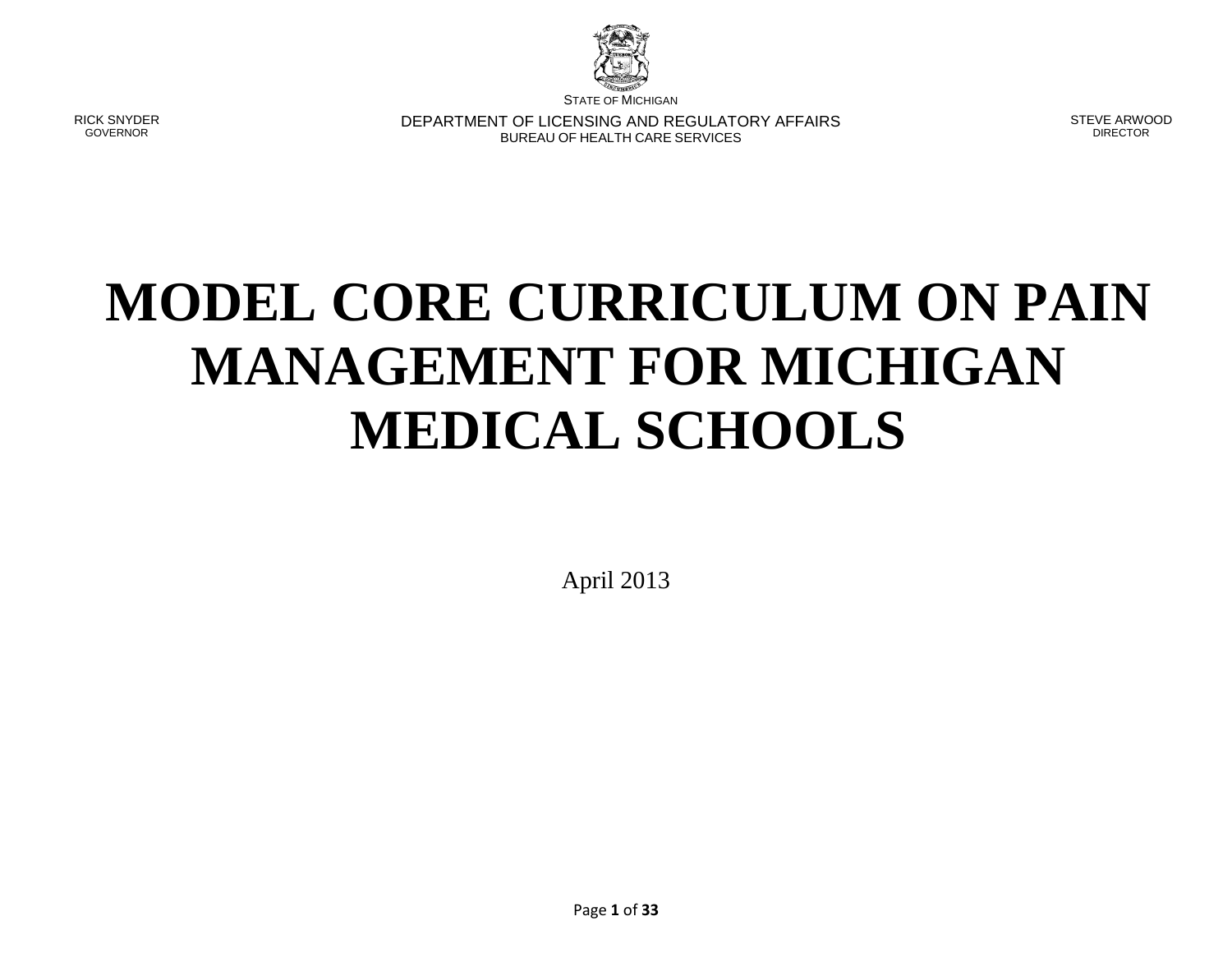# **Model Core Curriculum on Pain Management for Michigan Medical Schools**

# **Table of Contents**

- **1. Introduction and overview**
	- **1.1. The burden of pain on Michigan and the United States**
	- **1.2. Definitions**
- **2. Ethics and health policy as related to pain**
- **3. Basic sciences as related to pain**
	- **3.1. General basic science as related to pain**
	- **3.2. Pharmacology as related to pain**
	- **3.3. Psychology as related to pain**
	- **3.4. Sociology and anthropology as related to pain**
- **4. Clinical sciences as related to pain**
	- **4.1. Specific pain conditions**
	- **4.2. Pain in special contexts/settings**
- **5. Physician-patient communication as related to pain**
- **6. Management of pain**
	- **6.1. Evaluation of the patient in pain and documentation of the findings**
	- **6.2. Treating pain**
		- **6.2.1. Treating pain using physical medicine and related approaches**
		- **6.2.2. Treating pain using psychotherapeutic and behavioral approaches**
		- **6.2.3. Treating pain using pharmacologic approaches**
		- **6.2.4. Treating pain using interventional approaches**
		- **6.2.5. Treating pain using complementary and alternative medicine (CAM)/integrative medicine**
		- **6.2.6. Treating pain at follow-up visits - - reassessment of the patient in pain**
- **7. Ensuring quality pain care**
- **8. Michigan programs and resources relevant to pain**
- **9. Evaluation of the medical school curriculum on pain**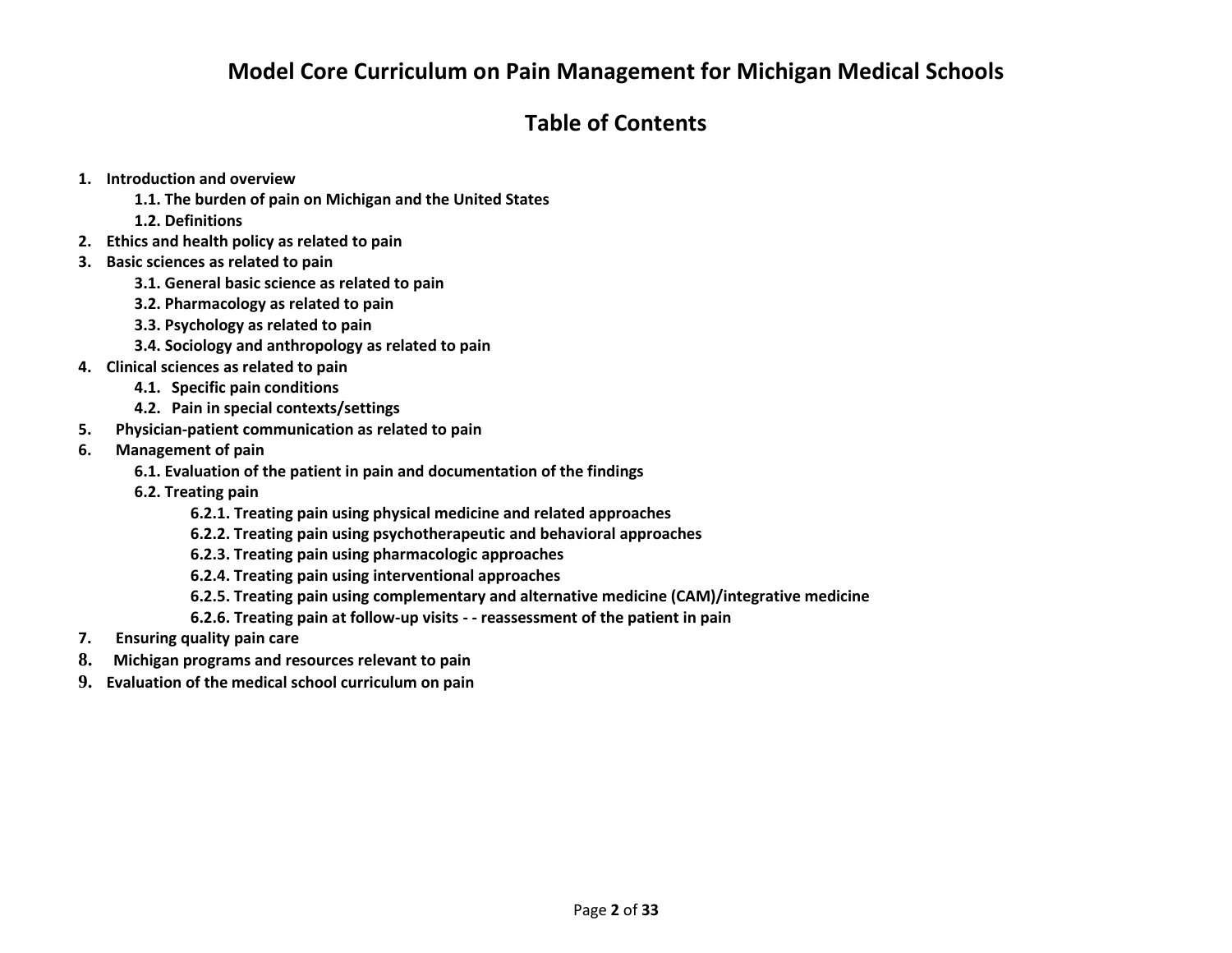# **Model Core Curriculum on Pain Management for Michigan Medical Schools**

**The following recommendations from the multidisciplinary Michigan Advisory Committee on Pain and Symptom Management (ACPSM) are based upon the core curriculum developed by the International Association for the Study of Pain (IASP) as well as significant input from the ACPSM itself. The purpose behind providing Michigan medical schools with this model curriculum on pain is to reduce the fragmentation that now exists in pain education, and to ensure comprehensive, essential content on pain education that is consistent across all of Michigan's medical schools. This effort also supports a recommendation of the Institute of Medicine's June 2011** *Relieving Pain in America* **report to improve the curriculum and education on pain for health care professionals. The below content is directed primarily to the undergraduate medical student, and not to residents or graduates.**

# **1. Introduction and overview**

## **1.1. The burden of pain in Michigan and the United States**

Students should be able to explain the public health and economic burden of pain.

| <b>Burden of pain</b>                                                                                              | For medical schools: note location of content,<br>or proposed location of content, in the four year<br>curriculum |
|--------------------------------------------------------------------------------------------------------------------|-------------------------------------------------------------------------------------------------------------------|
| Incidence/prevalence<br><b>Medical costs</b><br>- ∎<br>Lost wages<br>ъ<br>Reduced productivity<br>۰.<br>Disability |                                                                                                                   |

#### **Resources/Guidance Documents for Section 1.1.**

State of Michigan Bureau of Health Care Services physician and public surveys on pain. Available at: [www.michigan.gov/pm.](http://www.michigan.gov/pm)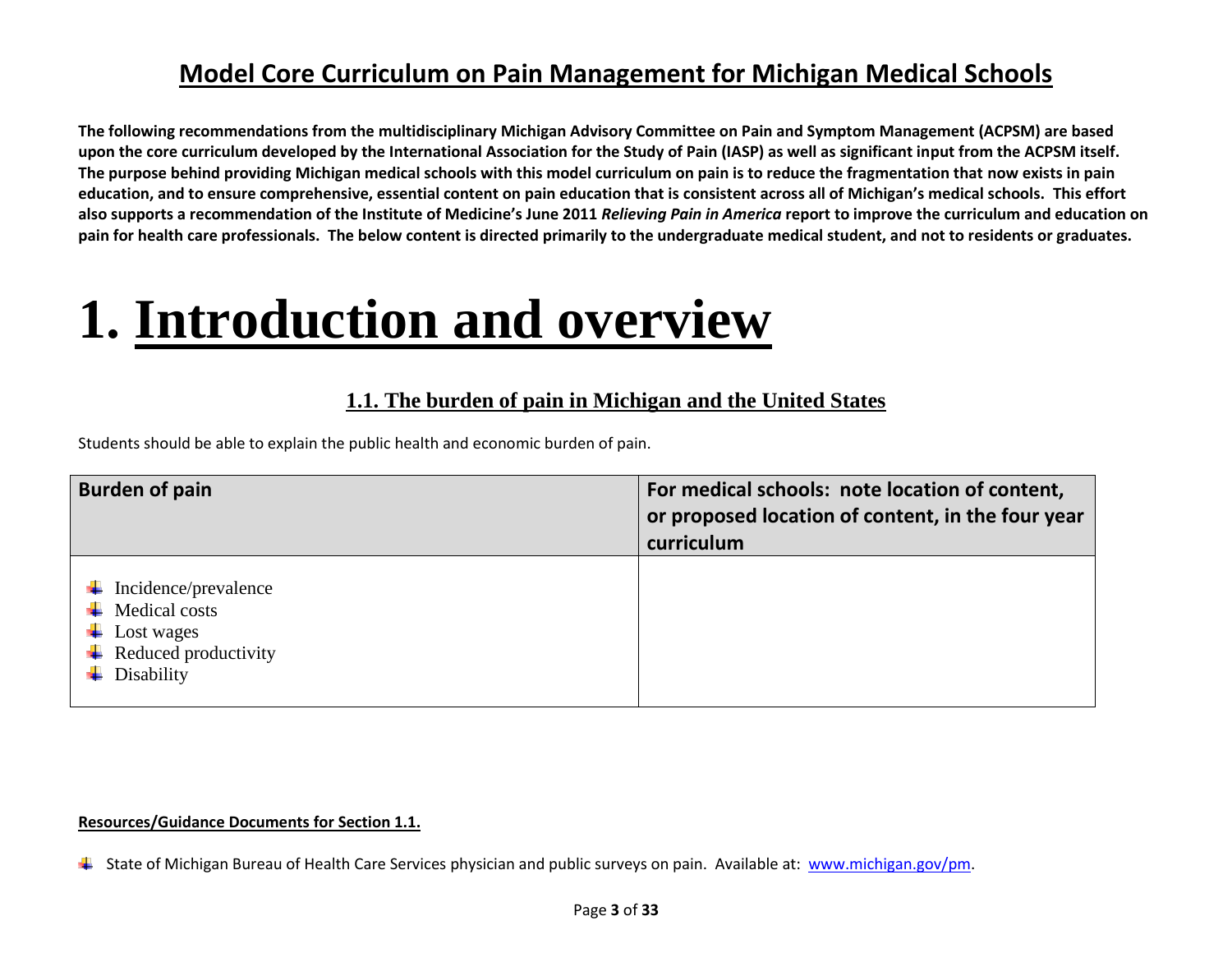- State of Michigan Cancer Prevention and Control Section/Michigan Cancer Consortium's Special Cancer Behavioral Risk Factor Surveys regarding care at the end of life. Available at: [www.michigan.cancer.org.](http://www.michigan.cancer.org/)
- Advisory Committee on Pain and Symptom Management reports. Curriculum improvements around pain have been a standing recommendation. Information is available at: [www.michigan.gov/pm.](http://www.michigan.gov/pm)
- Michigan Commission on End of Life Care. *Report to the Governor.* Available at: [http://www.michigan.gov/mdch/0,1607,7-132-2940\\_3183-14145--](http://www.michigan.gov/mdch/0,1607,7-132-2940_3183-14145--,00.html) [,00.html.](http://www.michigan.gov/mdch/0,1607,7-132-2940_3183-14145--,00.html)
- National Institutes of Health Pain Consortium, in May 2012, selected 11 Centers of Excellence in Pain Education. These 11 health professional schools will "*act as hubs for the development, evaluation, and distribution of pain management curriculum resources for medical, dental, nursing and pharmacy schools to enhance and improve how health care professionals are taught about pain and its treatment.*" To track on progress: [http://painconsortium.nih.gov/.](http://painconsortium.nih.gov/)
- Institute of Medicine. *Relieving Pain in America: A Blueprint for Transforming Prevention, Care, Education, and Research*. Washington, DC: National Academies Press; 2011.
- Centers for Disease Control & Prevention. Report *Health, United States, 2006* has a special feature on pain. Available at: [http://www.cdc.gov/nchs/data/hus/hus06.pdf.](http://www.cdc.gov/nchs/data/hus/hus06.pdf)
- $\ddotplus$  The State of Michigan has a Pain Management website populated with resources for both health professionals and the public at: [www.michigan.gov/pm.](http://www.michigan.gov/pm)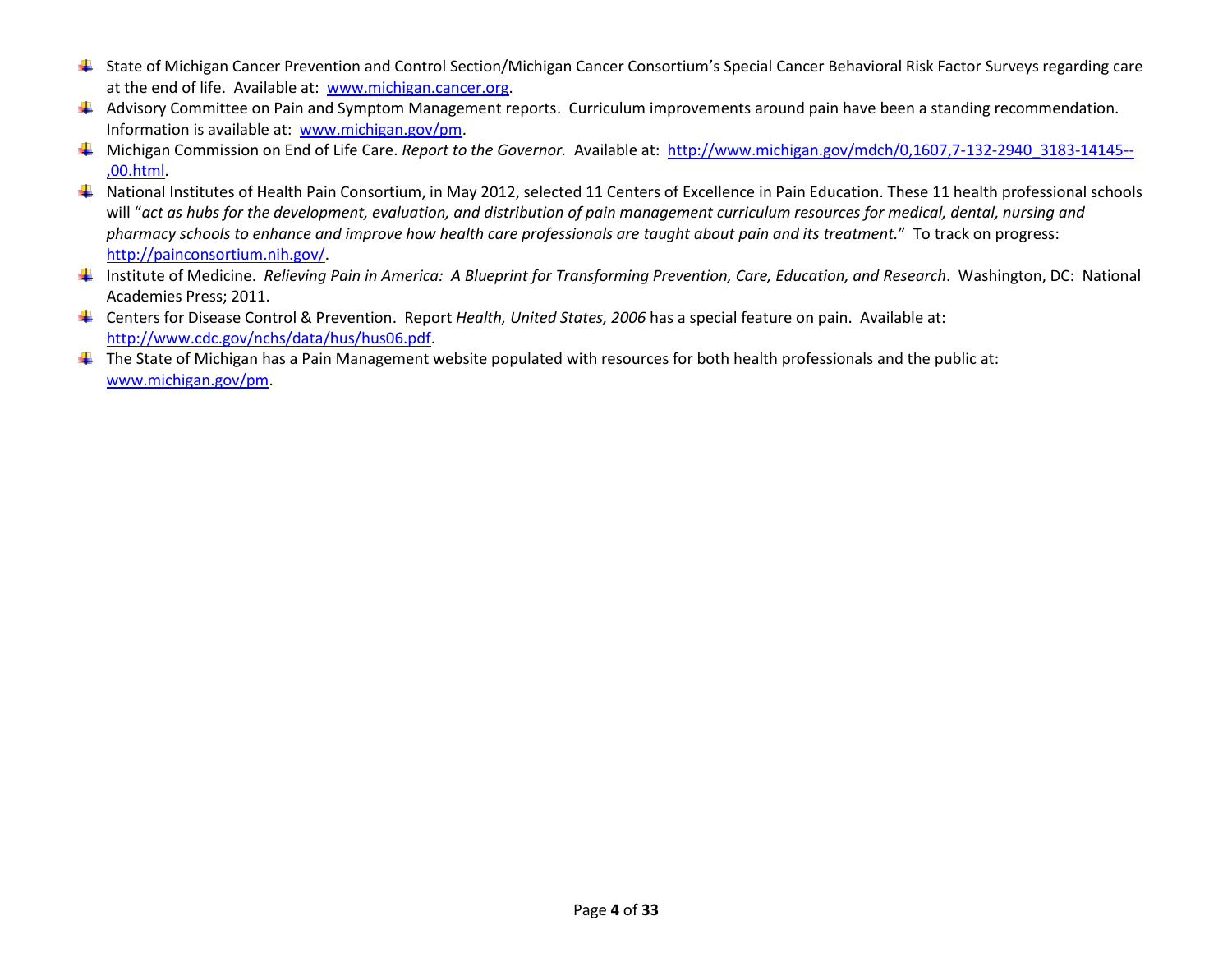## **1.2. Definitions**

Students should be able to define each of the following.

| <b>Definitions</b>                                                                                               | For medical schools: note location of content, or<br>proposed location of content, in the four year<br>curriculum |
|------------------------------------------------------------------------------------------------------------------|-------------------------------------------------------------------------------------------------------------------|
| Pain<br>Acute pain<br>Acute recurring pain<br>٠<br>Chronic pain (persistent pain)<br>٠                           |                                                                                                                   |
| Pain generators                                                                                                  |                                                                                                                   |
| Malignant pain (terminal pain, cancer pain)<br>۰.<br>Nonmalignant pain (non-terminal pain, non-cancer pain)<br>÷ |                                                                                                                   |
| Addiction<br>Pseudoaddiction<br>Tolerance<br>Dependence                                                          |                                                                                                                   |
| Hyperalgesia<br>۰.<br>Central pain/central sensitization<br>÷<br>Nociceptive pain<br>÷<br>Neuropathic pain<br>۰. |                                                                                                                   |

### **Resources/Guidance Documents for Section 1.2.**

International Association for the Study of Pain. *Core Curriculum for Professional Education in Pain*. 3rd ed. Seattle, WA; 2005.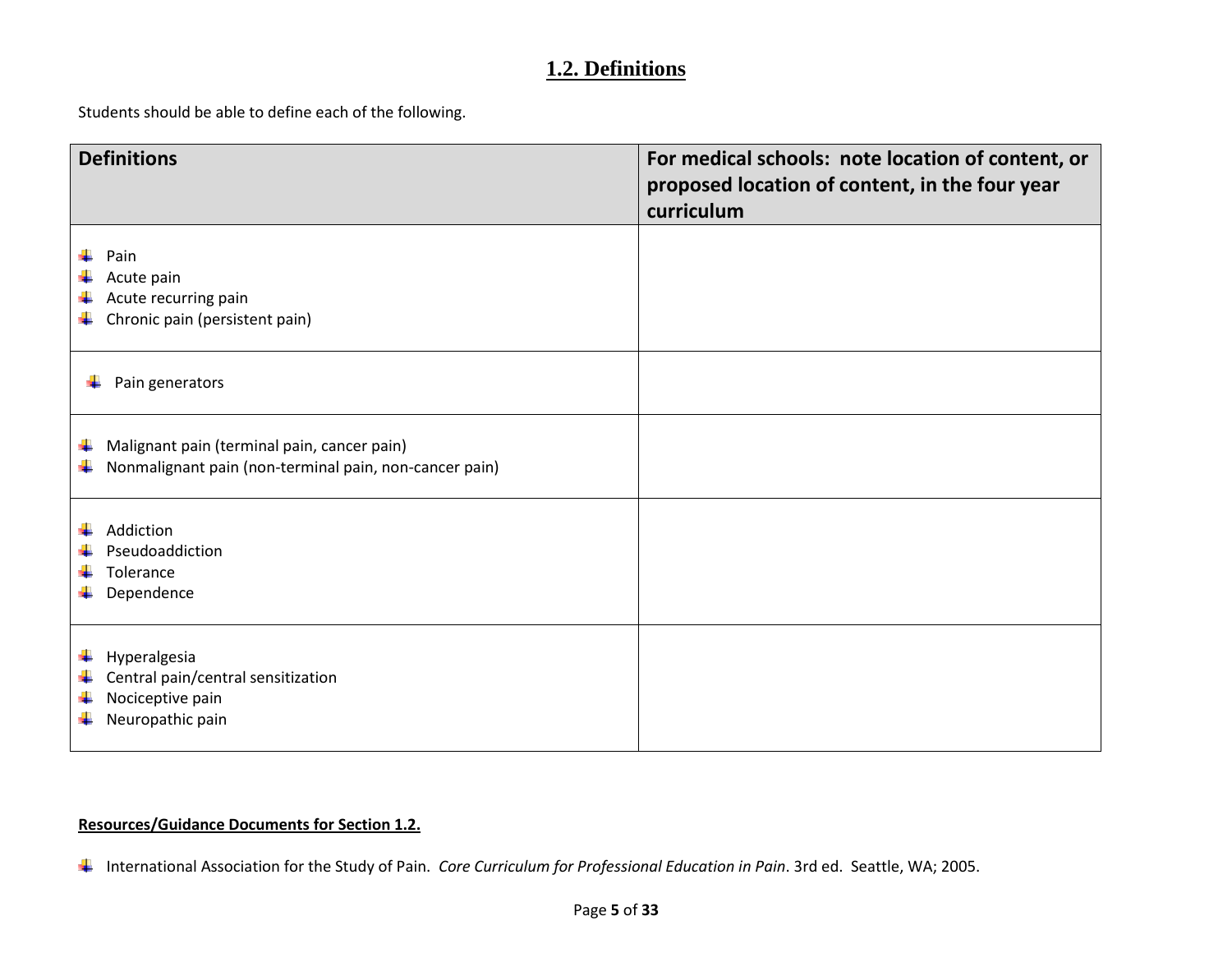- Bonica J author. Ballantyne JC, Fishman SM, Rathmell JP eds. *Management of Pain*. 4th ed. Philadelphia PA: Lippincott Williams & Wilkins; December 16, 2009. [Also available as an e-book.]
- Definitions are given in the Federation of State Medical Boards 2004 *Model Policy for the Use of Controlled Substances for the Treatment of Pain*. The Federation's booklet, *Responsible Opioid Prescribing* by Scott Fishman, M.D. operationalizes the *Model Policy* and also includes definitions. This booklet, from 2009 onward, has been distributed to Michigan-based prescribers and dispensers of controlled substances.
- Definitions are given in the March 2009 University of Michigan's guidelines for *Managing Chronic Non-Terminal Pain including Prescribing Controlled Substances*.
- Definitions are given in the American Pain Society and the American Academy of Pain Medicine's *Clinical Guidelines for the Use of Chronic Opioid Therapy in Chronic Noncancer Pain.* These guidelines were published in the Journal of Pain, Vol. 10, No. 2, February 2009 on pages 113-130.
- Definitions are given in the Department of Veterans Affairs (VA) and the Department of Defense's (DoD) *Clinical Practice Guideline for Management of Opioid Therapy for Chronic Pain.*

# **2. Ethics and health policy as related to pain**

Students should be able to discuss and explain why undertreated and untreated pain is an ethical health issue as well as discuss and explain other ethical issues related to pain as described below. Students should also be familiar with and be able to reference Michigan legislation around pain management.

| Ethics and health policy as related to pain                                                                                                                                                                                                                                                                                        | For medical schools: note location of content, or<br>proposed location of content, in the four year<br>curriculum |
|------------------------------------------------------------------------------------------------------------------------------------------------------------------------------------------------------------------------------------------------------------------------------------------------------------------------------------|-------------------------------------------------------------------------------------------------------------------|
| According to the Institute of Medicine, in its June 29, 2011 report entitled<br>Relieving Pain in America: a Blueprint for Transforming Education, Care,<br>Prevention, and Research:<br>" effective pain management is a moral imperative, a professional<br>responsibility, and the duty of peoples in the healing professions." |                                                                                                                   |
| Michigan law 333.20201(2)(o) recognizes the right of a patient/resident "to<br>adequate and appropriate pain and symptom management as a basic and<br>essential element of his or her medical treatment."                                                                                                                          |                                                                                                                   |
| Michigan law 333,16204b states that "the legislature finds that the treatment<br>of pain is an appropriate issue for the legislature to consider."                                                                                                                                                                                 |                                                                                                                   |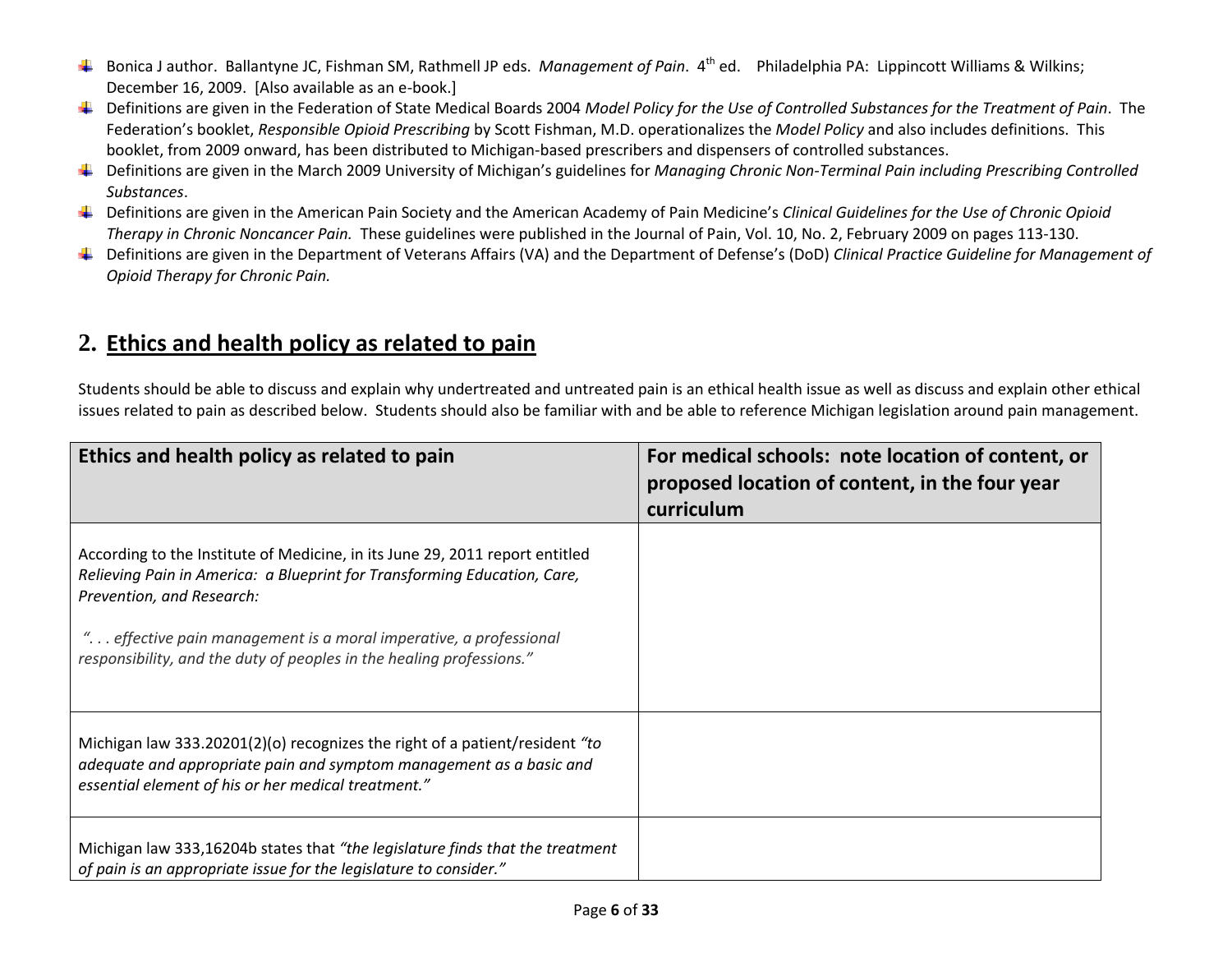| Ethics and health policy as related to pain                                                                                                                                                                                                                                                                                                                                                                                                                                     | For medical schools: note location of content, or<br>proposed location of content, in the four year<br>curriculum |
|---------------------------------------------------------------------------------------------------------------------------------------------------------------------------------------------------------------------------------------------------------------------------------------------------------------------------------------------------------------------------------------------------------------------------------------------------------------------------------|-------------------------------------------------------------------------------------------------------------------|
|                                                                                                                                                                                                                                                                                                                                                                                                                                                                                 |                                                                                                                   |
| Various factors influence a patient's ability to access care for pain, including<br>adequacy of medical insurance, transportation, availability of a primary care<br>provider, etc.                                                                                                                                                                                                                                                                                             |                                                                                                                   |
| It is routinely difficult for patients to obtain adequate treatment for their pain.<br>It is particularly difficult for the following patients:<br>Patients with chronic pain<br>Patients with substance abuse problems<br>Patients with psychiatric disorders<br>Patients with cognitive impairment<br><b>Elderly patients</b><br>Infants and children<br>Patients near the end of life<br>Veterans/military<br>Incarcerated<br>Patients who require surrogate decision makers |                                                                                                                   |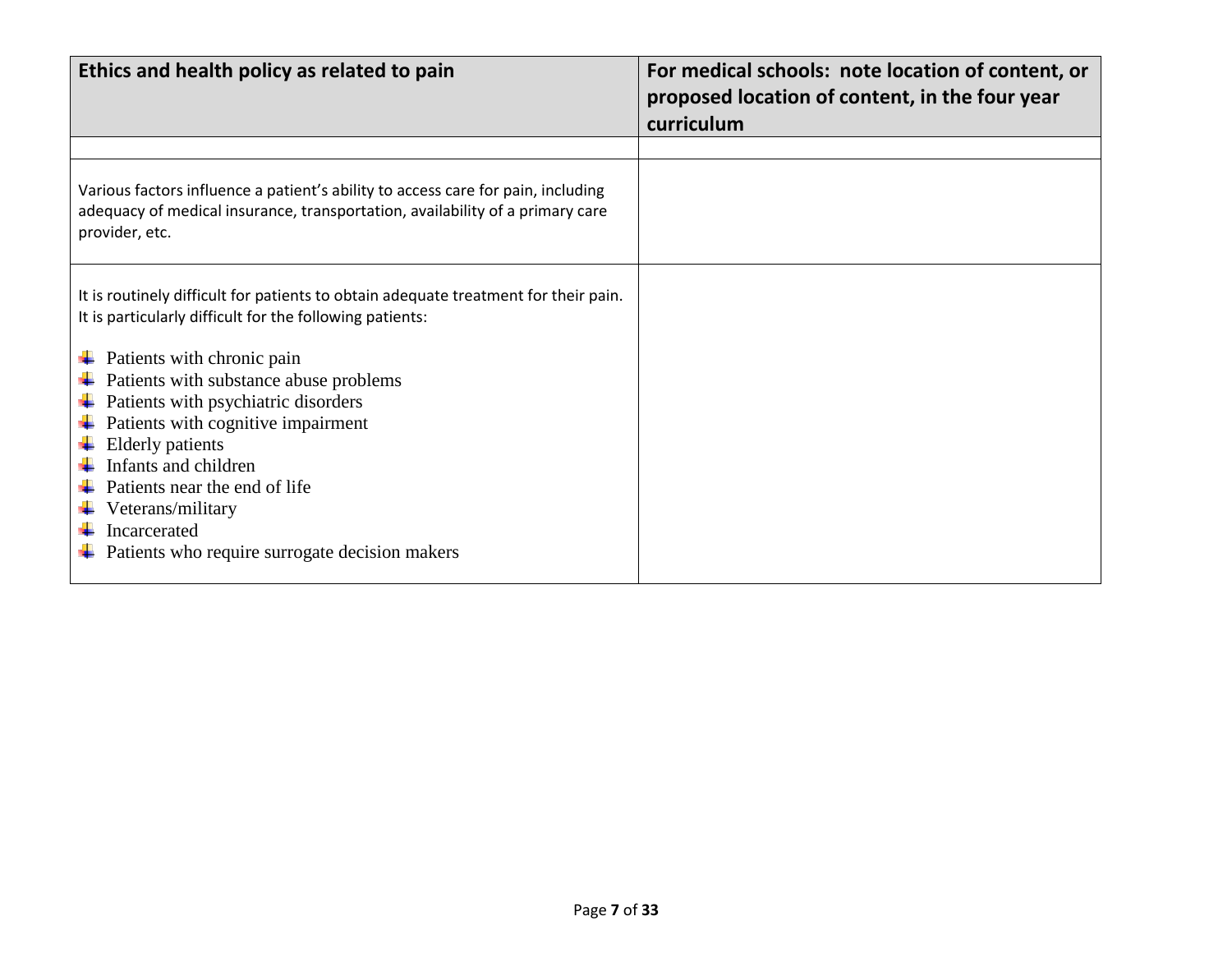#### **Resources/Guidance Documents for Section 2.**

- Institute of Medicine (IOM). *Relieving Pain in America: a Blueprint for Transforming Education, Care, Prevention, and Research.* Washington, DC: National Academies Press; June 29, 2011.In this report the IOM calls for a "cultural transformation in how the nation understands and approaches pain management and prevention." Furthermore, the IOM states that "effective pain management is a moral imperative, a professional responsibility, and the duty of peoples in the healing professions."
- The 2008 documentary *UNNATURAL CAUSES: Is Inequality Making Us Sick* was broadcast by PBS and examined the root causes of socio-economic and racial inequities in health. This documentary does an excellent job explaining why we have health disparities. Available at: [http://www.unnaturalcauses.org/.](http://www.unnaturalcauses.org/)
- F Recommendations from the Michigan Advisory Committee on Pain and Symptom Management are available at: [www.michigan.gov/pm.](http://www.michigan.gov/pm)
- Recommendations from the Governor's Commission on End-of-Life care area available at: [https://www.michigan.gov/mdch/0,4612,7-132-](https://www.michigan.gov/mdch/0,4612,7-132-2940_3183_4895-14145--,00.html) [2940\\_3183\\_4895-14145--,00.html.](https://www.michigan.gov/mdch/0,4612,7-132-2940_3183_4895-14145--,00.html)
- $\blacksquare$  MCL 333.20201(2)(o) is known as the Patient Bill of Rights. The effective date for section "o" was January 8, 2002. This legislation can be accessed at: [www.legislature.mi.gov/.](http://www.legislature.mi.gov/)
- $\blacksquare$  MCL 333.16204b was effective on April 1, 1999. This legislation can be accessed at: [www.legislature.mi.gov/.](http://www.legislature.mi.gov/)

## **3. Basic sciences as related to pain**

### **3.1. General basic science as related to pain**

Students should be able to explain the following topics as they apply to pain.

|    | General basic science as related to pain                                                 | For medical schools: note location of content, or<br>proposed location of content, in the four year<br>curriculum |
|----|------------------------------------------------------------------------------------------|-------------------------------------------------------------------------------------------------------------------|
|    | Neuroanatomy<br>Peripheral receptors<br>Afferent fibers<br>Spinal terminations           |                                                                                                                   |
|    | Neuroembryology                                                                          |                                                                                                                   |
| ۰. | Evolutionary biology of pain (biological significance of pain/survival value<br>of pain) |                                                                                                                   |
|    | Neurophysiology                                                                          |                                                                                                                   |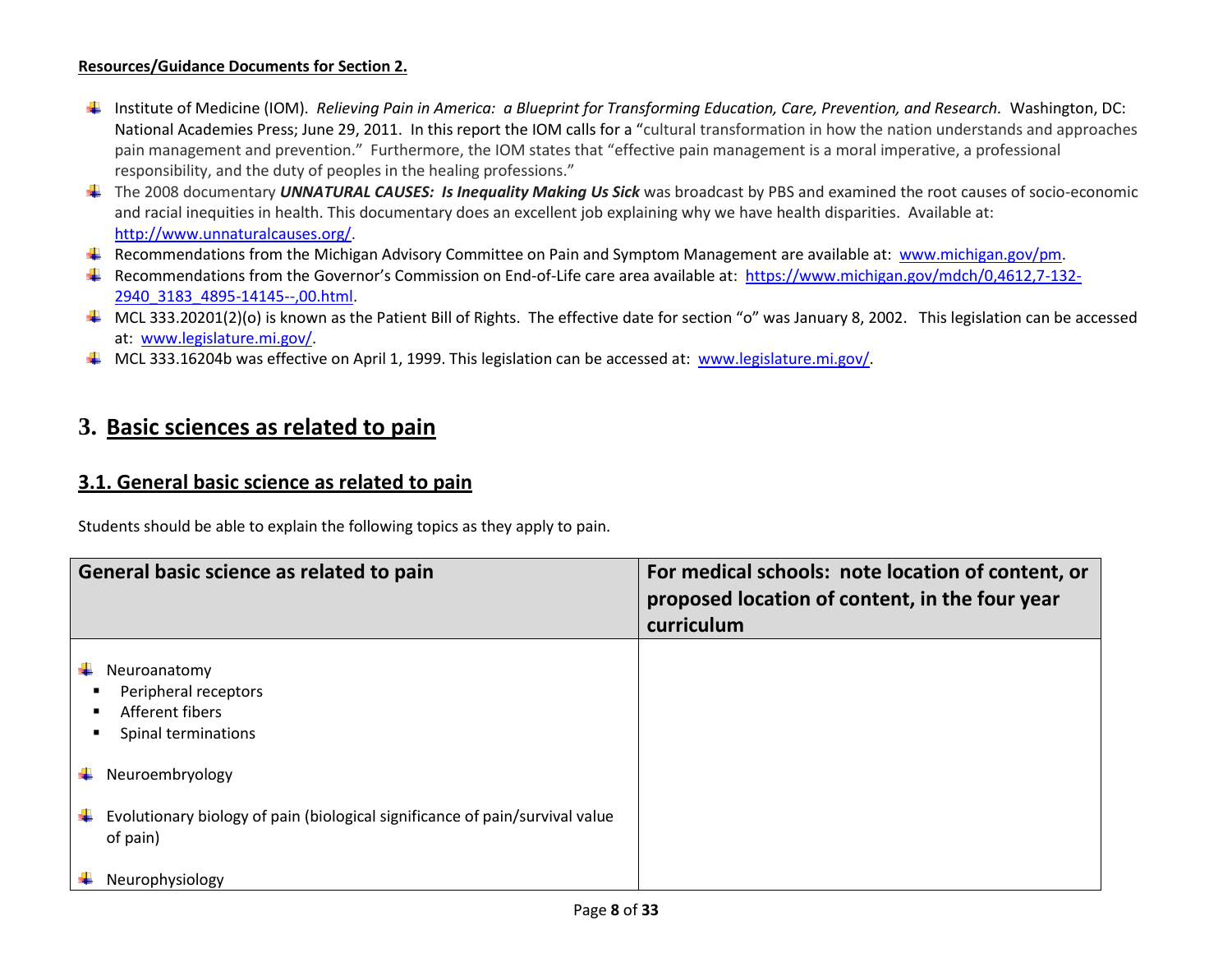| General basic science as related to pain                                                                                                                                           | For medical schools: note location of content, or<br>proposed location of content, in the four year<br>curriculum |
|------------------------------------------------------------------------------------------------------------------------------------------------------------------------------------|-------------------------------------------------------------------------------------------------------------------|
| Neuroplasticity<br><b>Neurotransmitters</b><br>Opioid receptors<br>Pain modulation<br>Pain transmission<br>Spinal processing of nociceptive information<br>Pathophysiology of pain |                                                                                                                   |
| Nociceptive<br>$\bullet$<br>○ Somatic Pain<br>o Visceral Pain<br>Neuropathic Pain and central pain<br>Biochemistry                                                                 |                                                                                                                   |

#### **Resources/Guidance Documents for Section 3.1.**

- 4 According to the Advisory Committee on Pain and Symptom Management, most medical schools will have online resources that include the major textbooks in all of the above subject areas.
- International Association for the Study of Pain. *Core Curriculum for Professional Education in Pain*. 3rd ed. Seattle, WA; 2005.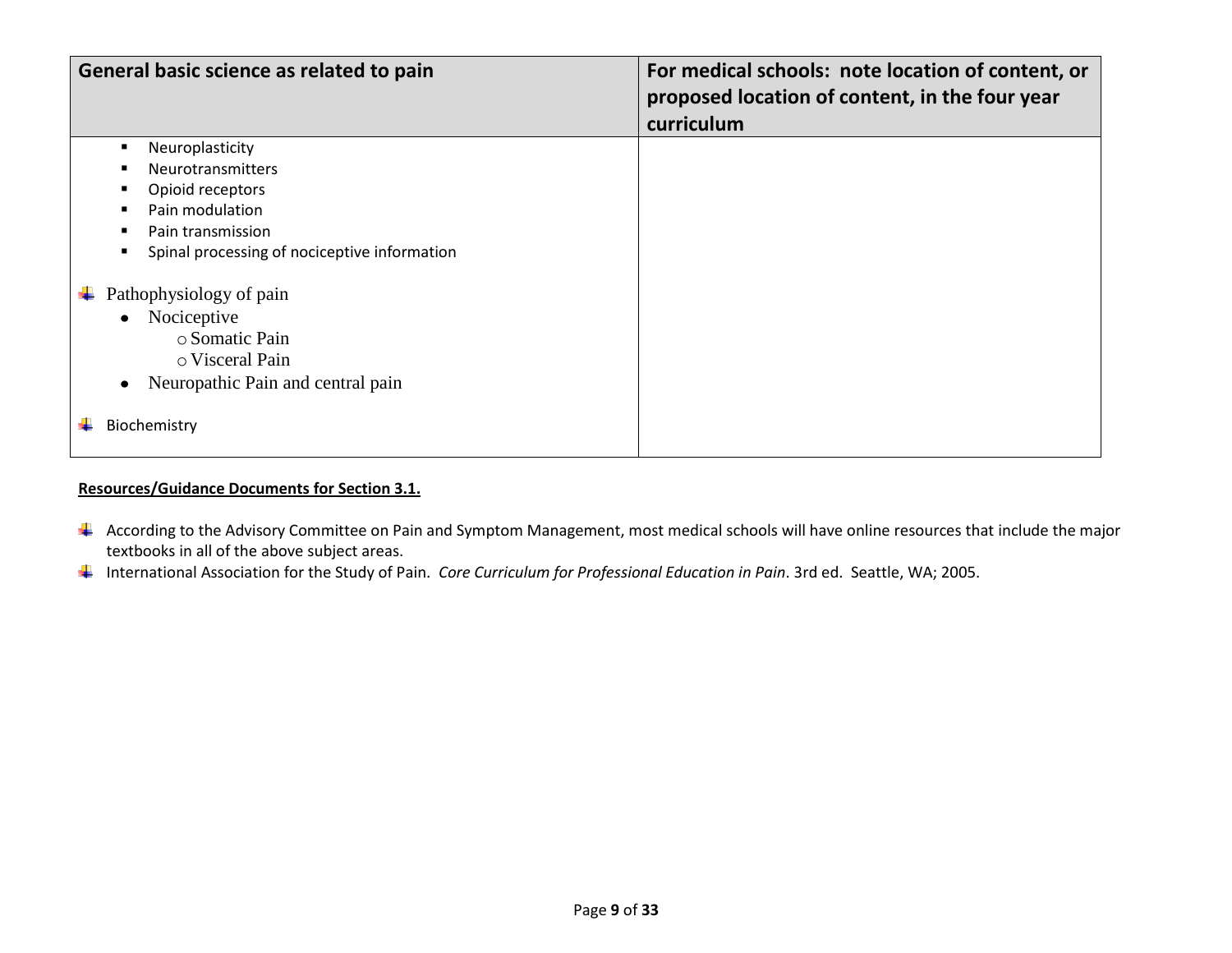## **3.2. Pharmacology as related to pain**

Students should be able to list the following pharmacological approaches to managing pain and explain their advantages and disadvantages. For each of the medications classes, students should be able to summarize the following:

- $\bigstar$  Mechanism of action
- $\downarrow$  Indications
- $\downarrow$  Contraindications
- $\overline{\phantom{a}}$  Side effects
- $\downarrow$  Drug interactions
- $\leftarrow$  Required monitoring
- $\overline{\phantom{a}}$  Relative potency (between classes and within)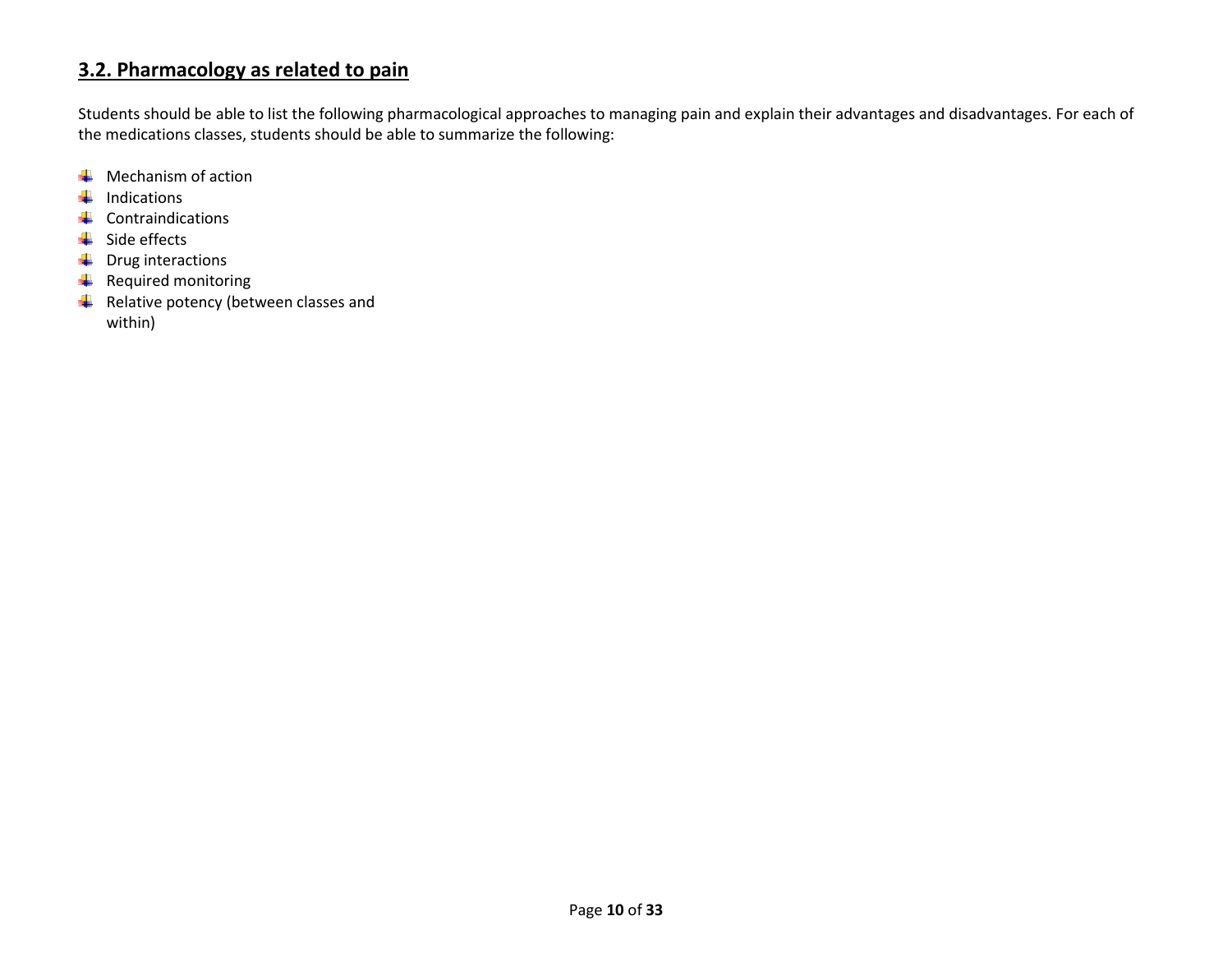In addition, students should be able to use common references to find detailed prescribing information for individual medications.

| Pharmacology as related to pain                                                                                                                                                                                                                                                                                                                                                                                                | For medical schools: note location of content, or<br>proposed location of content, in the four year<br>curriculum |
|--------------------------------------------------------------------------------------------------------------------------------------------------------------------------------------------------------------------------------------------------------------------------------------------------------------------------------------------------------------------------------------------------------------------------------|-------------------------------------------------------------------------------------------------------------------|
| Analgesics<br>Acetaminophen<br>Nonsteroidal anti-inflammatory drugs<br>Opioids<br>в<br>$\leftarrow$ Pre-emptive analgesics<br>$\ddot{\phantom{1}}$ Other/adjuvant medications<br>Antidepressants<br>$\bullet$<br>Anticonvulsants<br>$\bullet$<br>Systemic local anesthetics<br><b>Topical analgesics</b><br>Muscle relaxants<br>Glucocorticoids<br>Bisphosphonates<br>Serotonin agonists (triptans)<br>Dihydroergotamine (DHE) |                                                                                                                   |
| $\ddot{*}$ Medications for the management of side effects<br>Gastric acid inhibitors<br>п<br>Laxatives/bowel preparations<br>п<br>Antiemetic agents<br>в<br>Anticholinergic medications<br>в<br>Antihistamines<br><b>Stimulants</b>                                                                                                                                                                                            |                                                                                                                   |

#### **Resources/Guidance Documents for Section 3.2.**

Katzung BG. *Basic and Clinical Pharmacology.* 11th Ed. McGraw-Hill Companies; 2009.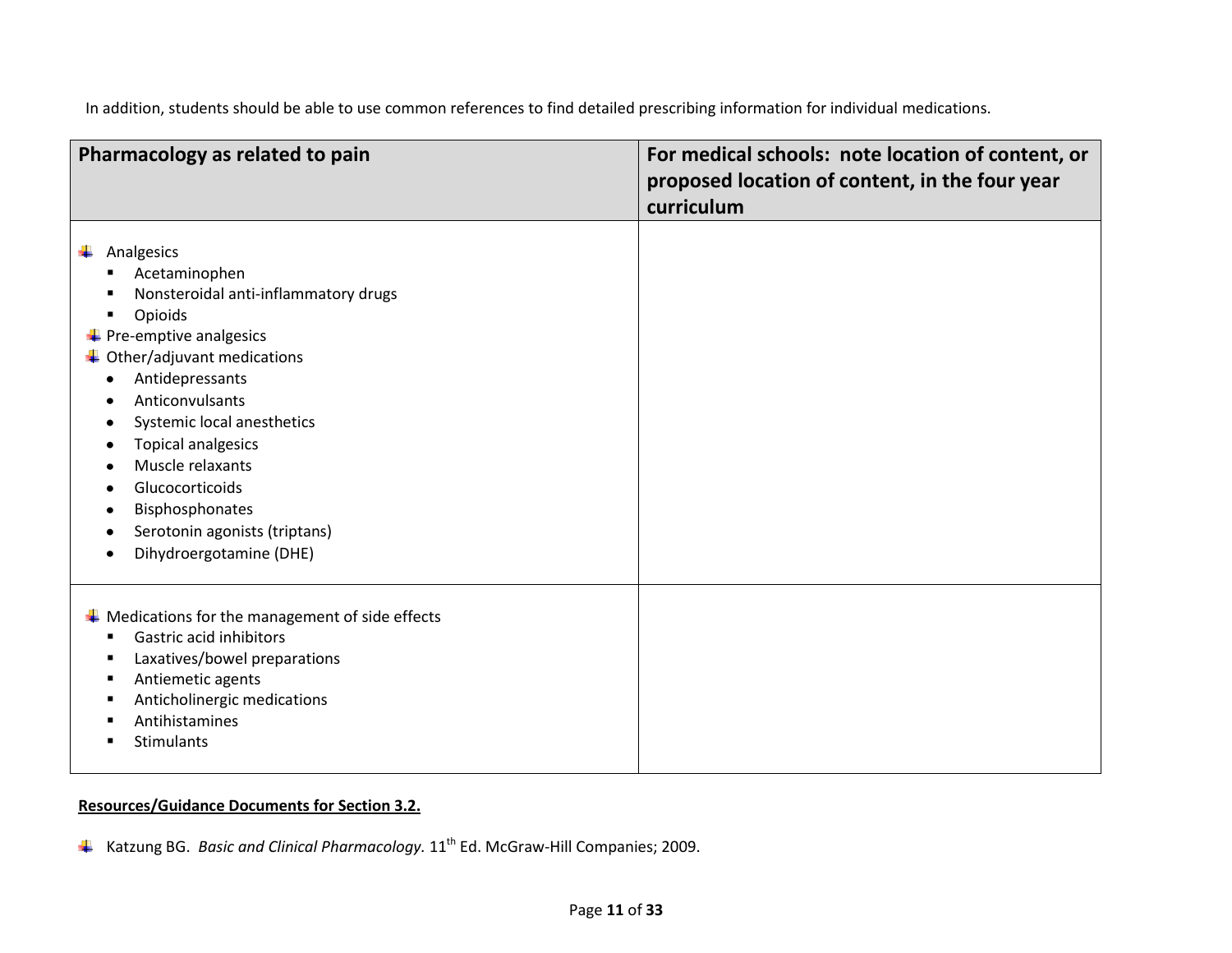Herndon CM, Strassels SA, Strickland JM, et al. Consensus recommendations from the Strategic Planning Summit for Pain and Palliative Care Pharmacy Practice. *J Pain Symptom Manage*. 2012; 43:925-44.

## **3.3. Psychology as related to pain**

Students should be able to describe the following psychological processes and factors that influence the individual's expression and experience of pain.

| Psychology as related to pain                                                                                                                                                                                                                                                                                      | For medical schools: note location of content, or<br>proposed location of content, in the four year<br>curriculum |
|--------------------------------------------------------------------------------------------------------------------------------------------------------------------------------------------------------------------------------------------------------------------------------------------------------------------|-------------------------------------------------------------------------------------------------------------------|
| Individual expressions of pain will be influenced by the following processes and<br>factors:<br>Biopsychosocial model<br>4                                                                                                                                                                                         |                                                                                                                   |
| Emotions<br>4<br>٠<br>Cognition<br>4<br><b>Behavioral factors</b><br>Development<br>÷<br>Personality variables<br>÷                                                                                                                                                                                                |                                                                                                                   |
| Other significant psychological factors that may influence the experience of<br>pain:                                                                                                                                                                                                                              |                                                                                                                   |
| Interpersonal issues<br>÷<br>Prior learning<br>٠<br>4<br>Previous trauma<br>4<br>Self-esteem<br>Self-efficacy<br>÷<br>٠<br>Perceived locus of control<br>÷<br>Sick role<br>÷<br>Illness behavior (normal and abnormal)<br>÷<br>Secondary gain<br>Denial of pain<br>÷<br>Amplification/catastrophizing of pain<br>÷ |                                                                                                                   |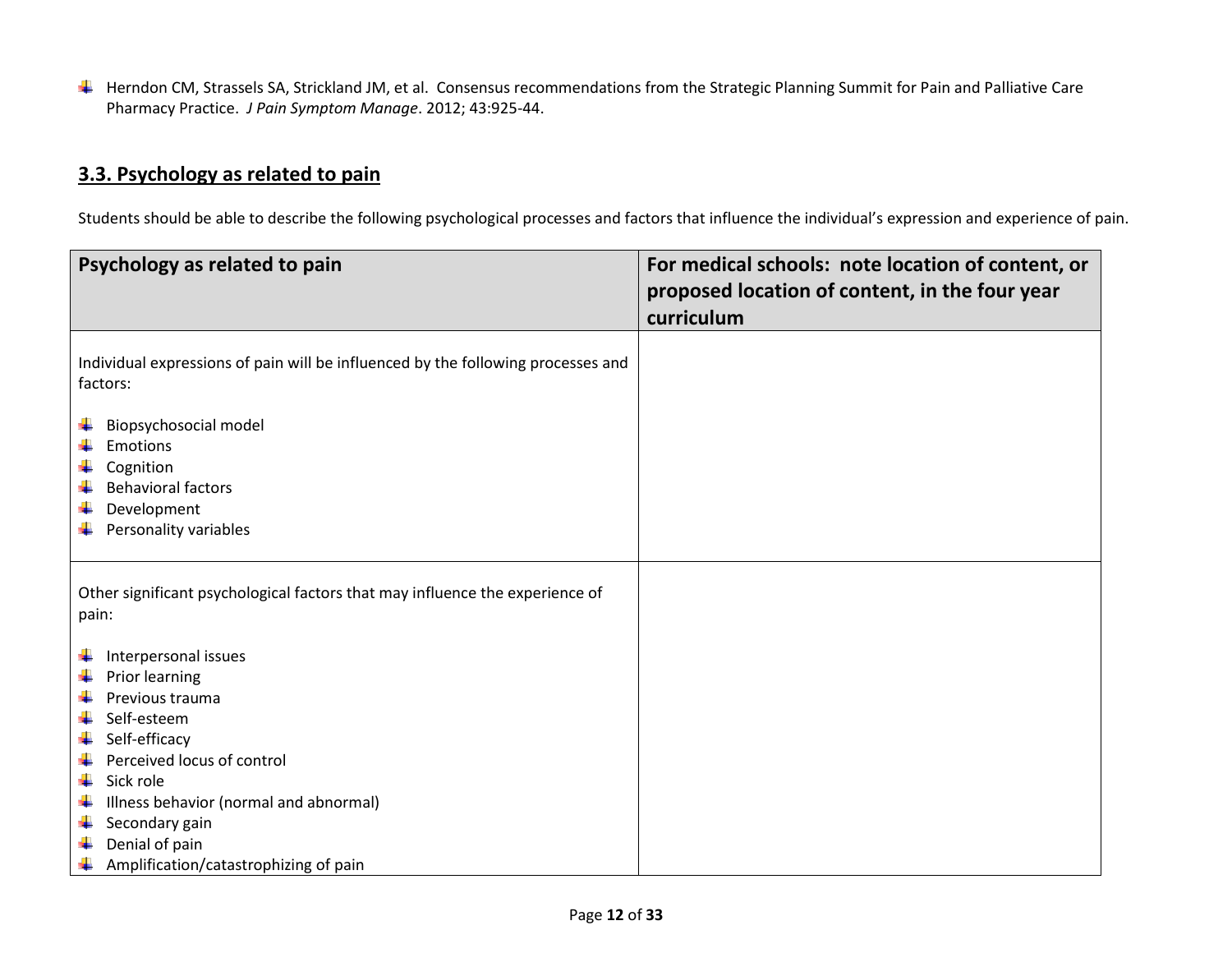| <b>Psychology as related to pain</b> | For medical schools: note location of content, or<br>proposed location of content, in the four year<br>curriculum |
|--------------------------------------|-------------------------------------------------------------------------------------------------------------------|
| Job dissatisfaction<br>Work stress   |                                                                                                                   |

#### **Resources/Guidance Documents for Section 3.3.**

- American Osteopathic Association. Chila A exec ed. *Foundations of Osteopathic Medicine.* 3<sup>rd</sup> ed. Baltimore, Maryland: Wolters Kluwer Health and Lippincott Williams & Wilkins; 2010. Refer to Chapters 15, 16, 18, and 56.
- Flor H, Turk DC eds. *Chronic Pain: An Integrated Biobehavioral Approach*. Seattle, WA: IASP Press; 2011. Go to: [www.iasp-pain.org.](http://www.iasp-pain.org/)
- ↓ Turk DC, Gatchel RJ eds. Psychological Approaches to Pain Management: a Practitioner's Handbook. 2<sup>nd</sup> ed. New York, NY: Guilford Press; 2002. Go to: [www.guilford.com.](http://www.guilford.com/)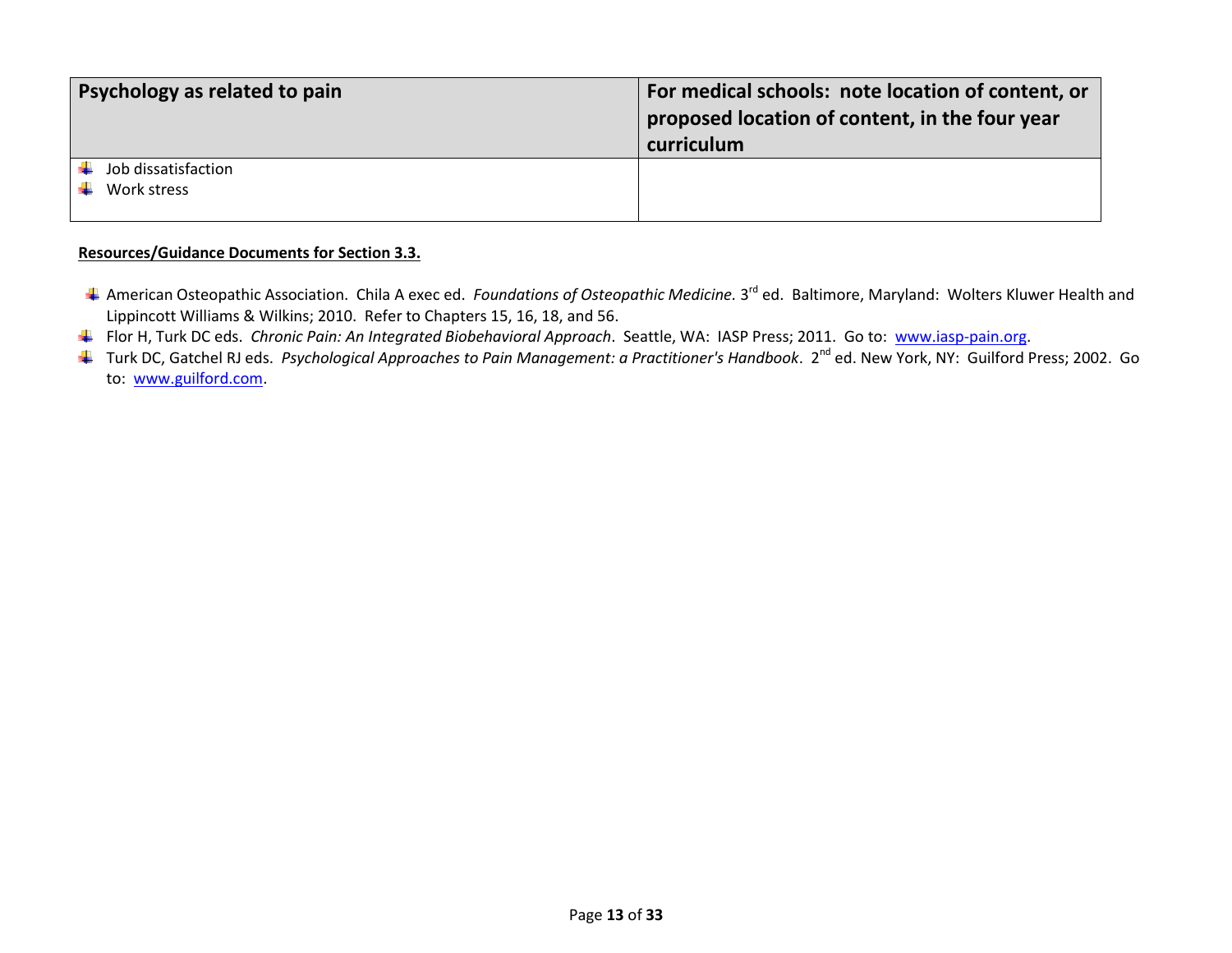## **3.4. Sociology and anthropology as related to pain**

Students should be able to describe the following socioeconomic, racial, ethnic, cultural, and family factors that influence the expression and experience of pain.

| Sociology, anthropology as related to pain                                                                                                                                                                                                                                                                                                                                                                       | For medical schools: note location of content, or<br>proposed location of content, in the four year<br>curriculum |
|------------------------------------------------------------------------------------------------------------------------------------------------------------------------------------------------------------------------------------------------------------------------------------------------------------------------------------------------------------------------------------------------------------------|-------------------------------------------------------------------------------------------------------------------|
| $\downarrow$ Access to care (including access to pain medication)<br>$\overline{\phantom{a}}$ Health disparities<br>$\downarrow$ Patients' response to pain<br>$\downarrow$ Patients' reporting of pain<br>$\overline{\phantom{a}}$ Meaning of pain<br>$\overline{\phantom{a}}$ Meaning of suffering<br>$\overline{\phantom{a}}$ Acceptance of treatment approaches<br>$\downarrow$ Role of the family caregiver |                                                                                                                   |

# **4. Clinical sciences as related to pain**

## **4.1. Specific pain conditions**

Students should be able to explain the three pain states (acute, acute recurring, and chronic). They should also be able to describe, on a basic level, each of the pain conditions - - characteristics, pathophysiological processes, methods of diagnosis, and any treatment, both curative and pain management. Indepth training in each of these conditions, however, would be more appropriate at the graduate level of medical training.

| <b>Specific pain conditions</b>             | For medical schools: note location of content, or<br>proposed location of content, in the four year<br>curriculum |
|---------------------------------------------|-------------------------------------------------------------------------------------------------------------------|
| Pain states                                 |                                                                                                                   |
|                                             |                                                                                                                   |
| $\leftarrow$ Acute pain                     |                                                                                                                   |
| $\leftarrow$ Acute recurring pain           |                                                                                                                   |
| $\downarrow$ Chronic pain (persistent pain) |                                                                                                                   |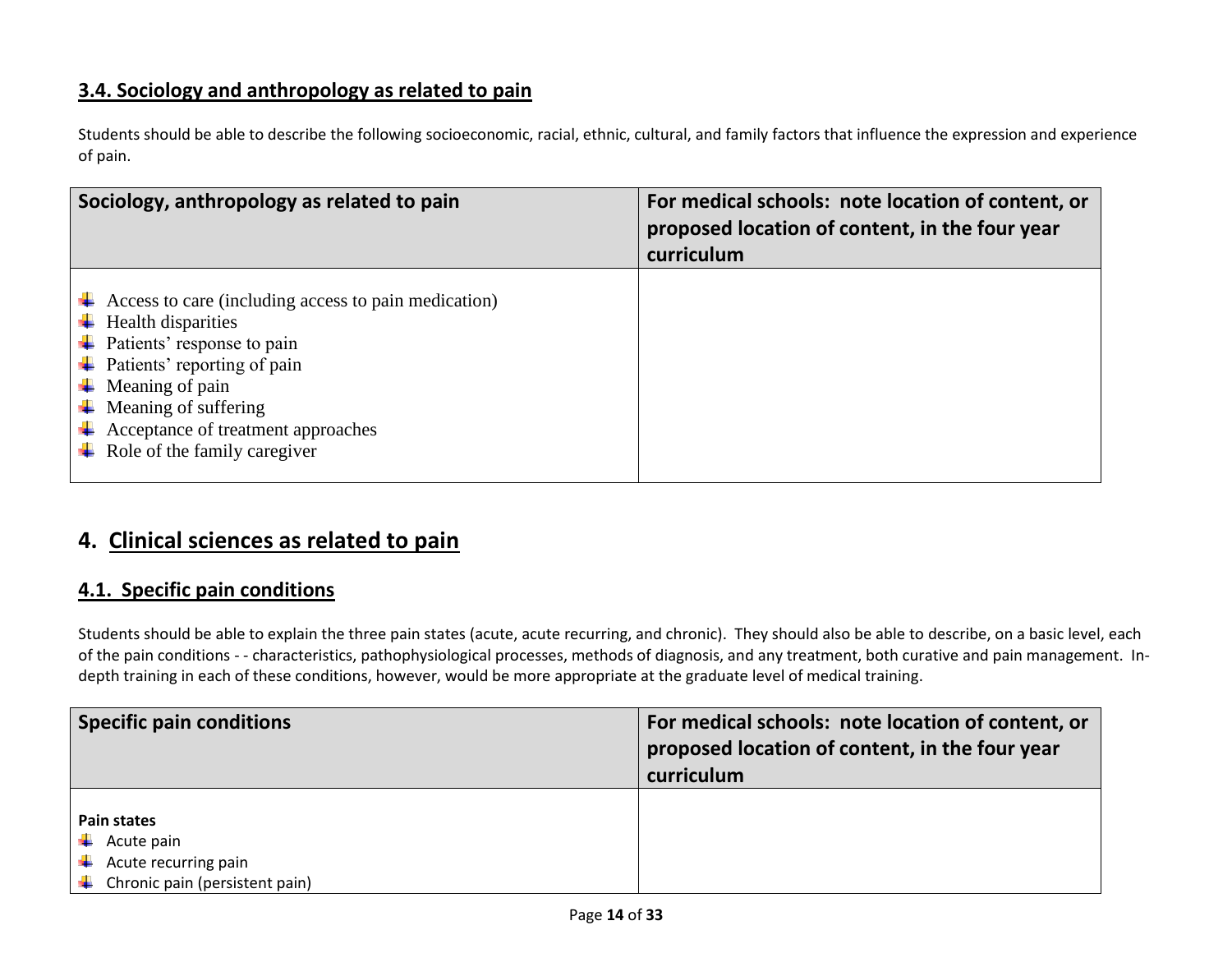| <b>Specific pain conditions</b>                                                                                                                                                                                                                                                                                                                                                                                                                                                                                                                                                | For medical schools: note location of content, or<br>proposed location of content, in the four year |
|--------------------------------------------------------------------------------------------------------------------------------------------------------------------------------------------------------------------------------------------------------------------------------------------------------------------------------------------------------------------------------------------------------------------------------------------------------------------------------------------------------------------------------------------------------------------------------|-----------------------------------------------------------------------------------------------------|
|                                                                                                                                                                                                                                                                                                                                                                                                                                                                                                                                                                                | curriculum                                                                                          |
|                                                                                                                                                                                                                                                                                                                                                                                                                                                                                                                                                                                |                                                                                                     |
| Nociceptive - somatic pain<br>$\overline{\phantom{a}}$ Acute pain<br>Postoperative pain<br>Ξ<br>Pain due to acute injury<br>П<br>$\leftarrow$ Cancer pain<br>Primary<br>П<br>Metastatic<br>$\blacksquare$<br>Cancer survivors<br>$\blacksquare$<br>$\perp$ Cervical radicular pain<br>Intraoral pain<br>÷<br>Dental Pain<br>$\blacksquare$<br>Periodontal pain<br>п<br>Mucosal pain<br>п<br>Osseous pain<br>Neck pain<br>Thoracic pain<br>Lumbar radicular pain<br>Low back pain<br>4.<br>← Musculoskeletal pain<br>Osteoarthritis<br>$\blacksquare$<br>Inflammatory arthritis |                                                                                                     |
| $\overline{\phantom{a}}$ Muscle and myofascial pain<br>Fibromyalgia<br>П                                                                                                                                                                                                                                                                                                                                                                                                                                                                                                       |                                                                                                     |
| Nociceptive - visceral pain<br>$\frac{1}{2}$ Sickle cell crisis<br>4<br>Chronic urogenital pain<br>÷<br>Pain in pregnancy and labor<br>$\overline{\phantom{a}}$ Postoperative pain                                                                                                                                                                                                                                                                                                                                                                                             |                                                                                                     |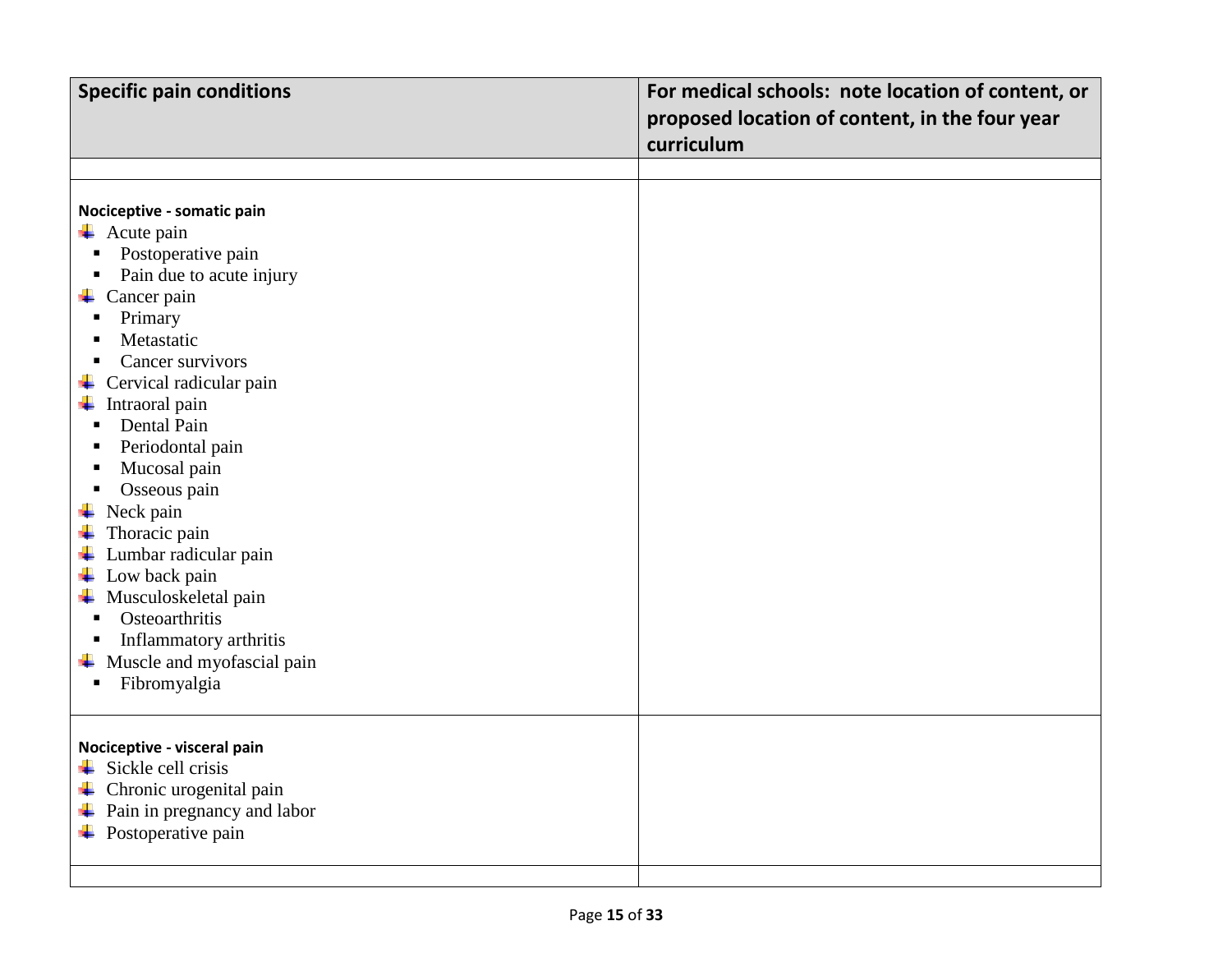| <b>Specific pain conditions</b>                                                                                                                                                                                                 | For medical schools: note location of content, or<br>proposed location of content, in the four year<br>curriculum |
|---------------------------------------------------------------------------------------------------------------------------------------------------------------------------------------------------------------------------------|-------------------------------------------------------------------------------------------------------------------|
| <b>Headache and facial pain</b><br>Headache<br>Migraine<br>Tension headache<br>Cluster headache<br>Orofacial Pain<br>Temporamandibular joint pain                                                                               |                                                                                                                   |
| Pain due to nerve damage<br>$\downarrow$ Neuropathic pain<br>Postherpetic neuralgia<br>п<br>Trigeminal neuralgia<br>Phantom limb pain<br>Diabetic neuropathy<br>Central pain syndrome<br><b>Complex Regional Pain Syndromes</b> |                                                                                                                   |
| Other<br><b>HIV/AIDS</b><br>Hepatitis C<br>۰.                                                                                                                                                                                   |                                                                                                                   |

#### **Resources/Guidance Documents for Section 4.1.**

- International Association for the Study of Pain. *Core Curriculum for Professional Education in Pain*. 3rd ed. Seattle, WA; 2005.
- National Institute of Neurological Disorders and Stroke. *Pain: Hope through Research.* NIH Publication No. 01-2406. Publication date December 2001. Last updated May 9, 2012.
- For more information on pain research, go to the National Institutes of Health at: [http://painconsortium.nih.gov/index.html.](http://painconsortium.nih.gov/index.html)

# **4.2. Pain in special contexts/settings**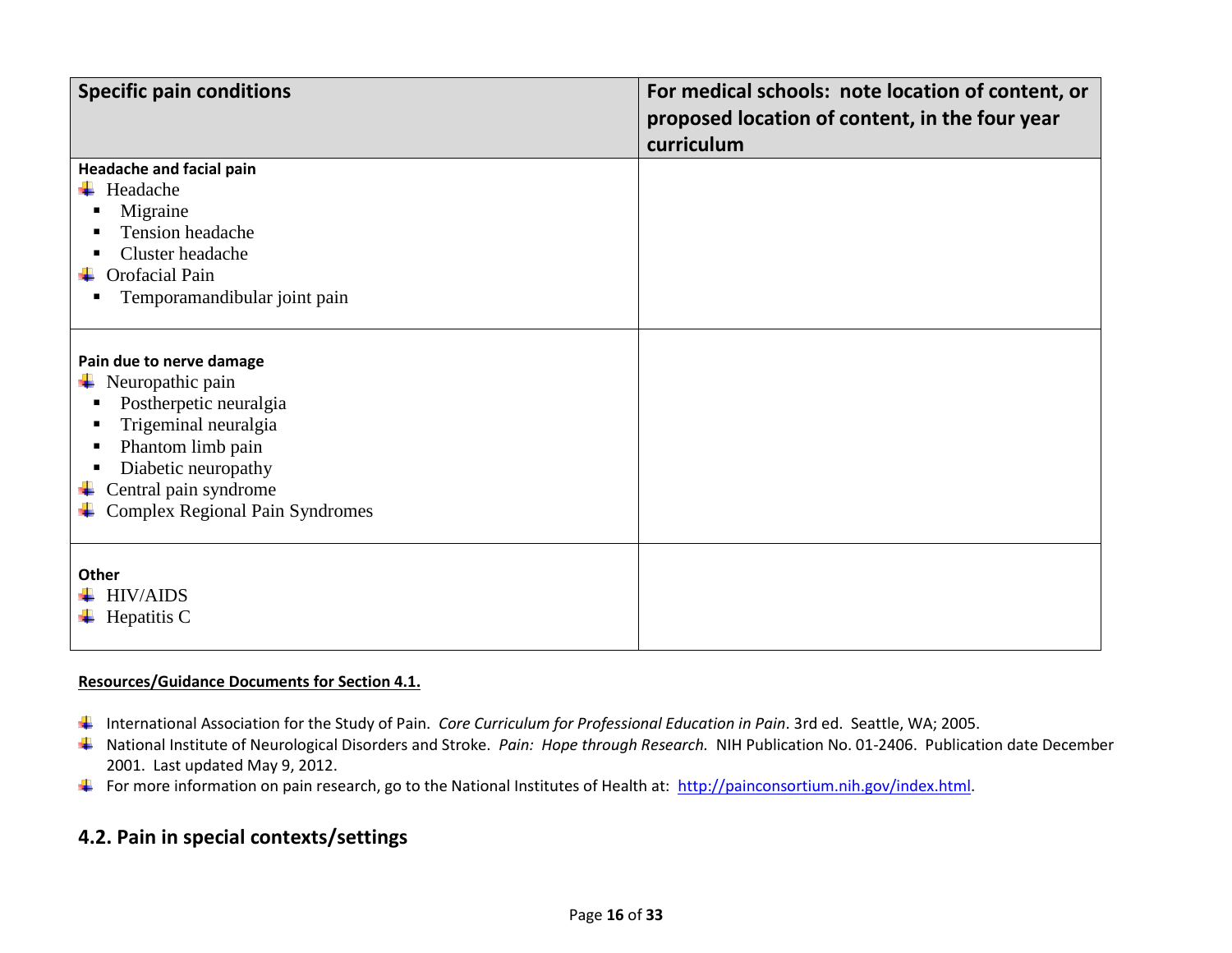Medical students should be able to recognize that the assessment and treatment of pain in each of the following contexts and settings is distinctive; also, they should be able to describe on a basic level the distinctive aspects of pain assessment and treatment in each context and setting. In-depth understanding of the various contexts and settings, however, would be more appropriate at the graduate level or during specialized training.

|   | Pain in special contexts/settings                                      | For medical schools: note location of content,    |
|---|------------------------------------------------------------------------|---------------------------------------------------|
|   |                                                                        | or proposed location of content, in the four year |
|   |                                                                        | curriculum                                        |
|   | Addiction                                                              |                                                   |
|   | Adolescents                                                            |                                                   |
|   | Cancer survivors                                                       |                                                   |
| ÷ | Children                                                               |                                                   |
| 4 | Chronic co-morbid disease                                              |                                                   |
| ÷ | Cognitive impairment                                                   |                                                   |
| ÷ | Delirium that is caused by pain                                        |                                                   |
| ÷ | Elderly                                                                |                                                   |
| ÷ | End of life                                                            |                                                   |
| ÷ | Infants                                                                |                                                   |
| ÷ | Obesity                                                                |                                                   |
| ÷ | Occupational hazards (military/posttraumatic stress disorder/traumatic |                                                   |
|   | brain injury)                                                          |                                                   |
| ÷ | Polypharmacy                                                           |                                                   |
| ÷ | Postoperative                                                          |                                                   |
| ÷ | Pregnancy and childbirth                                               |                                                   |
| ÷ | Psychiatric illnesses                                                  |                                                   |
| ÷ | Repetitive action/overuse                                              |                                                   |
| ÷ | Stroke                                                                 |                                                   |
|   | Substance abuse                                                        |                                                   |
|   | Surgical                                                               |                                                   |
|   | Trauma survivors                                                       |                                                   |
|   |                                                                        |                                                   |
| ٠ | <b>Emergency departments</b>                                           |                                                   |
| ÷ | Hospitals                                                              |                                                   |
|   | Long term care facilities                                              |                                                   |
|   | Outpatient care                                                        |                                                   |
|   |                                                                        |                                                   |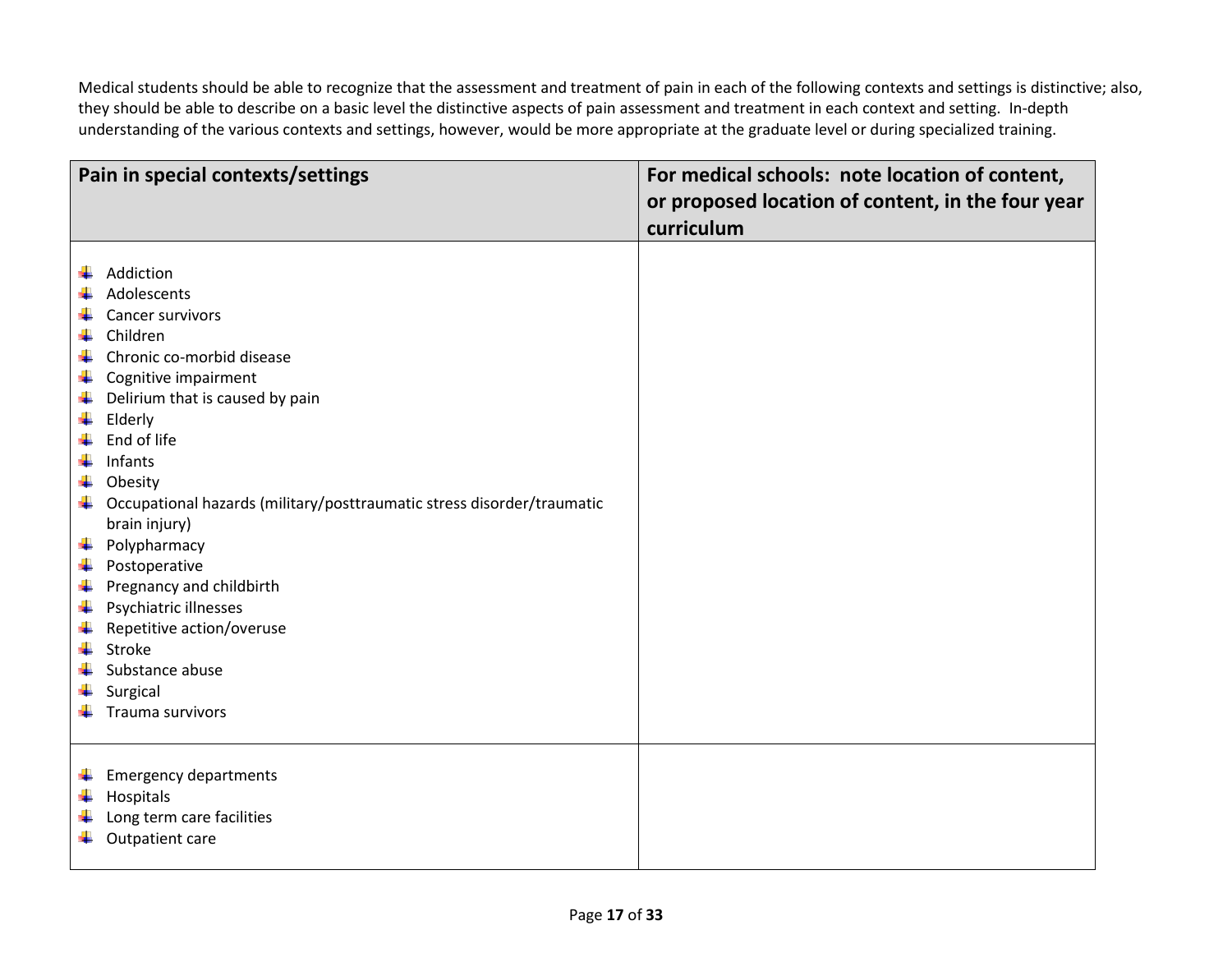#### **Resources/Guidance Documents for Section 4.2.**

- International Association for the Study of Pain. *Core Curriculum for Professional Education in Pain*. 3rd ed. Seattle, WA; 2005.
- There are many evidence-based guidelines for treating pain (often with guidance on treating the pain of a patient with a history of addiction) in ۰. various contexts and settings that are available through the National Guideline Clearinghouse at [www.guideline.gov](http://www.guideline.gov/) or through the Cochrane Reviews at [http://www.cochrane.org/cochrane-reviews.](http://www.cochrane.org/cochrane-reviews)
- Pergolizzi J, Boger RH, Budd K, et al. Opioids and the management of chronic severe pain in the elderly: consensus statement of an international expert panel with focus on the six clinically most often used World Health Organization step III opioids (Buprenorphine, Fentanyl, Hydromorphone, Methadone, Morphine, Oxycodone). *Pain Practice*. 2008; 8:287-313.
- $\perp$  Mary D. Naylor, PhD, FAAN, RN, from the University of Pennsylvania's School of Nursing, has developed a model for safely and effectively transitioning chronically ill high-risk older adults out of the hospital and into another setting. Information is available at: [http://www.transitionalcare.info/index.html.](http://www.transitionalcare.info/index.html)
- In 2008 the Michigan Health and Hospital Association, backed by IHI, launched a pilot program called MISTAAR to explore best practices for reducing avoidable rehospitalizations. Information is available at: [http://www.mhakeystonecenter.org/mistaar.htm.](http://www.mhakeystonecenter.org/mistaar.htm)
- $\ddot{+}$  MPRO, Michigan's quality improvement organization, is leading a transitions of care program called Patient Pathways on behalf of the Centers for Medicare and Medicaid. Information is available at: [http://www.mpro.org/pathways.htm.](http://www.mpro.org/pathways.htm) This program, similar to MISTAAR, also seeks to find best practices that will reduce avoidable rehospitalizations.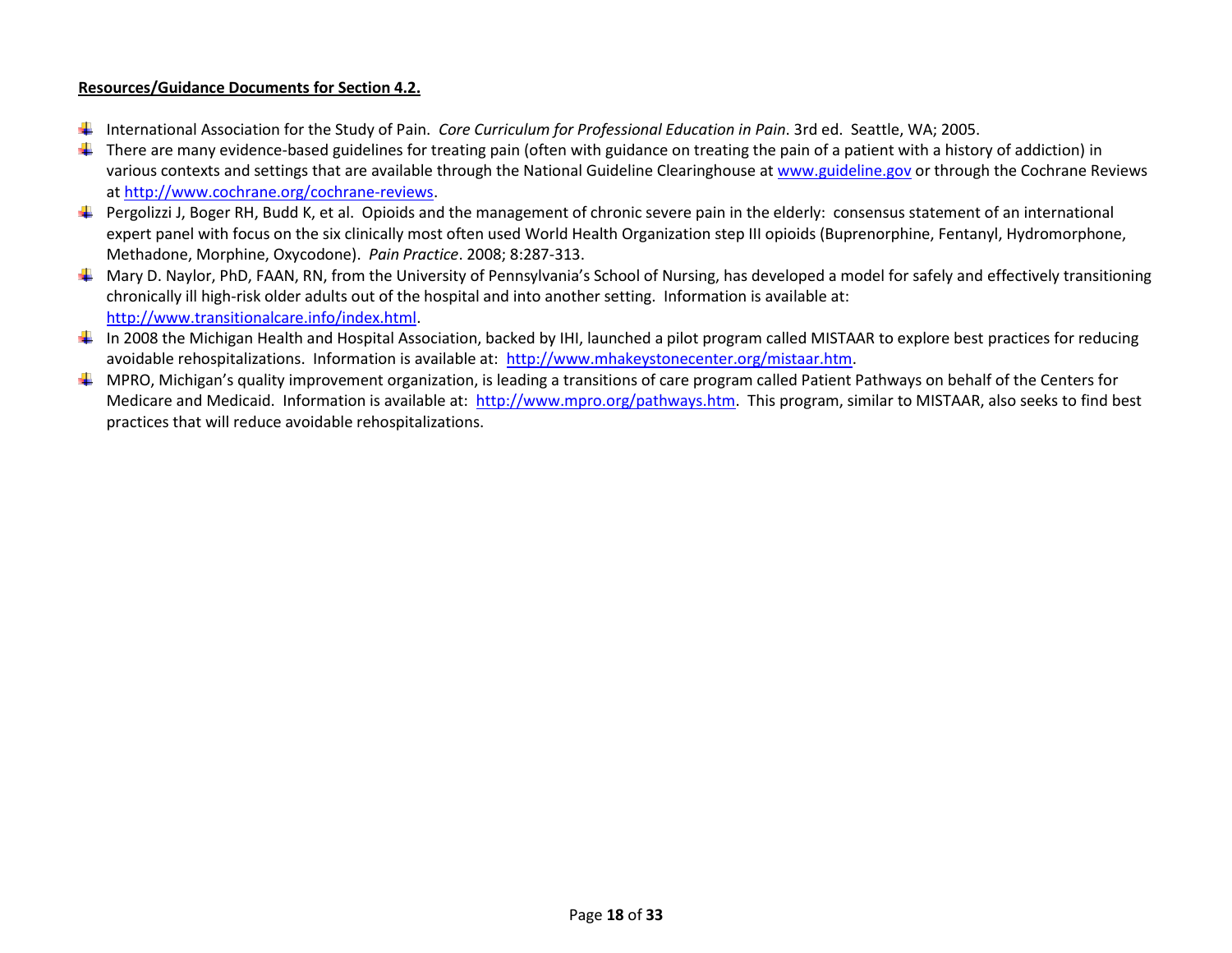# **5. Physician-patient communication as related to pain**

| Students should be able to discuss and demonstrate effective physician-patient communication, including compassion and caring. |
|--------------------------------------------------------------------------------------------------------------------------------|
|--------------------------------------------------------------------------------------------------------------------------------|

| Physician-patient communication as related to pain                                                                                                                                                                                                  | For medical schools: note location of content, or<br>proposed location of content, in the four year<br>curriculum |
|-----------------------------------------------------------------------------------------------------------------------------------------------------------------------------------------------------------------------------------------------------|-------------------------------------------------------------------------------------------------------------------|
| The role of empathy in good communication<br>Patient centered interviewing<br>Basic motivational interviewing<br>The role of physicians in health behavior change<br>The role of the health care team (inter or multidisciplinary<br>practitioners) |                                                                                                                   |
| Informed medical decision making                                                                                                                                                                                                                    |                                                                                                                   |
| Literacy barriers<br>Health literacy (including medication dosing) barriers<br>Sight-impaired patients<br>Hearing-impaired patients<br>NonEnglish-speaking patients<br>Verbal/nonverbal communication barriers                                      |                                                                                                                   |

#### **Resources/Guidance Documents for Section 5.**

- Fishman SM. *Listening to Pain: A Physician's Guide to Improving Pain Management through Better Communication.* New York City, NY: Oxford University Press; 2012. [Note that *Listening to Pain* is also available as an e-book.]
- Smith RC. Patient Centered Interviewing: An Evidence-Based Method. 2<sup>nd</sup> ed. Philadelphia, PA: Lippincott Williams & Wilkins; October 29, 2001.
- Coulehan JL, Block MR. *The Medical Interview: Mastering Skills for Clinical Practice.* 5<sup>th</sup> ed. Philadelphia, PA: F.A. Davis Co.; 2006. [Available formats: Kindle, Kno, VitalSource.]
- $\ddotplus$  Doc.Com is a website dedicated to providing curriculum resources on teaching/learning healthcare communication skills. Go to: [http://webcampus.drexelmed.edu/doccom/user/.](http://webcampus.drexelmed.edu/doccom/user/)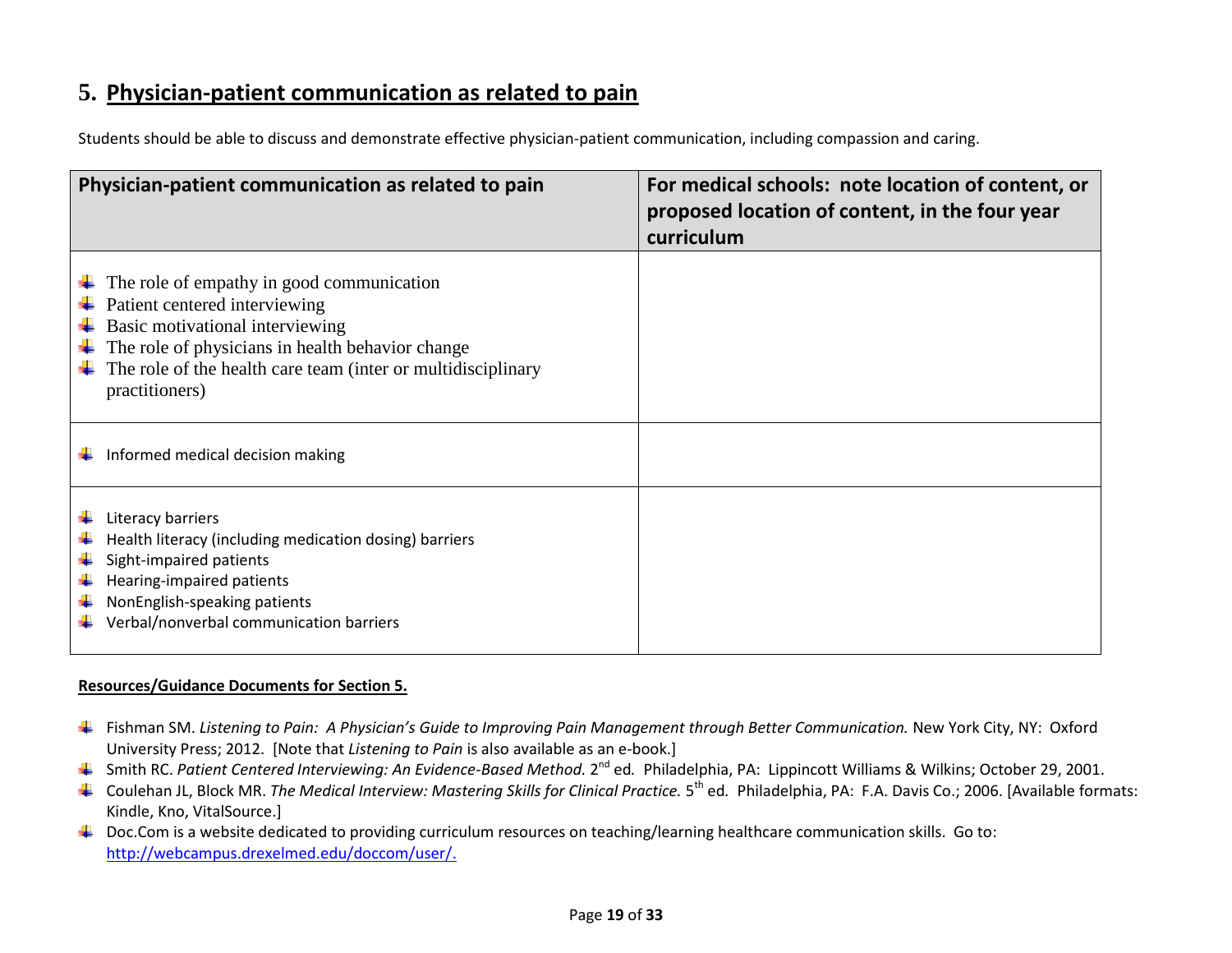- **↓** The University of Washington in Seattle has developed Oncotalks, a website that provides online communication tools for delivering bad news. Although their focus is on cancer, the communication skills can be applied to delivering any bad medical news. Online tools are available for both teachers and learners, and include videos that demonstrate communication skills. Go to: [http://www.oncotalk.info/.](http://www.oncotalk.info/)
- $\ddotplus$  Baile WF, Buckman R, Lenzi R, Glober G, Beale EA, Kudelka AP. SPIKES-A six-step protocol for delivering bad news: application to the patient with cancer. *The Oncologist*. 2005; 5:302-311.
- Sharma RK, Dy SM. Cross-cultural communication and use of the family meeting in palliative care. *Am J Hosp Palliat Care*. 2011; 28(6):437-444.
- The Education in Palliative and End-of-Life Care Project (EPEC) offers adaptations for many types of settings, patients, and health care professionals. A significant portion of the curriculum focuses on communication skills. Go to: [http://epec.net.](http://epec.net/)

# **6. Management of pain**

## **6.1. Evaluation of the patient in pain and documentation of findings**

Students should be able to both evaluate a patient in pain using the following elements, and to document their findings.

| Evaluation of the patient in pain and documentation of<br>findings                                                                                                                                                                                                                                                                   | For medical schools: note location of content, or<br>proposed location of content, in the four year<br>curriculum |
|--------------------------------------------------------------------------------------------------------------------------------------------------------------------------------------------------------------------------------------------------------------------------------------------------------------------------------------|-------------------------------------------------------------------------------------------------------------------|
| An evaluation of the patient in pain should include the following:                                                                                                                                                                                                                                                                   |                                                                                                                   |
| $\ddot{\phantom{a}}$ Medical history, including past treatments, coexisting conditions,<br>and history of substance abuse<br>$\downarrow$ Physicians should use a patient-centered approach to gathering the<br>history, which would include seeking to understand the patient's<br>experience of pain and the meaning that it holds |                                                                                                                   |
| $\downarrow$ Physical examination                                                                                                                                                                                                                                                                                                    |                                                                                                                   |
| Diagnostic testing, as indicated, including laboratory and<br>radiologic evaluations                                                                                                                                                                                                                                                 |                                                                                                                   |
| Functionality assessments (impact of the pain including the impact)<br>on emotions and mood; disability caused by the pain; emotional<br>impact of the pain)                                                                                                                                                                         |                                                                                                                   |
| Pain scale scores (measures of the intensity of the pain)                                                                                                                                                                                                                                                                            |                                                                                                                   |
| Depression and/or other mental illness screens<br>As indicated, consultation with specialists to obtain<br>comprehensive diagnostic neuropsychological tests to quantify a                                                                                                                                                           |                                                                                                                   |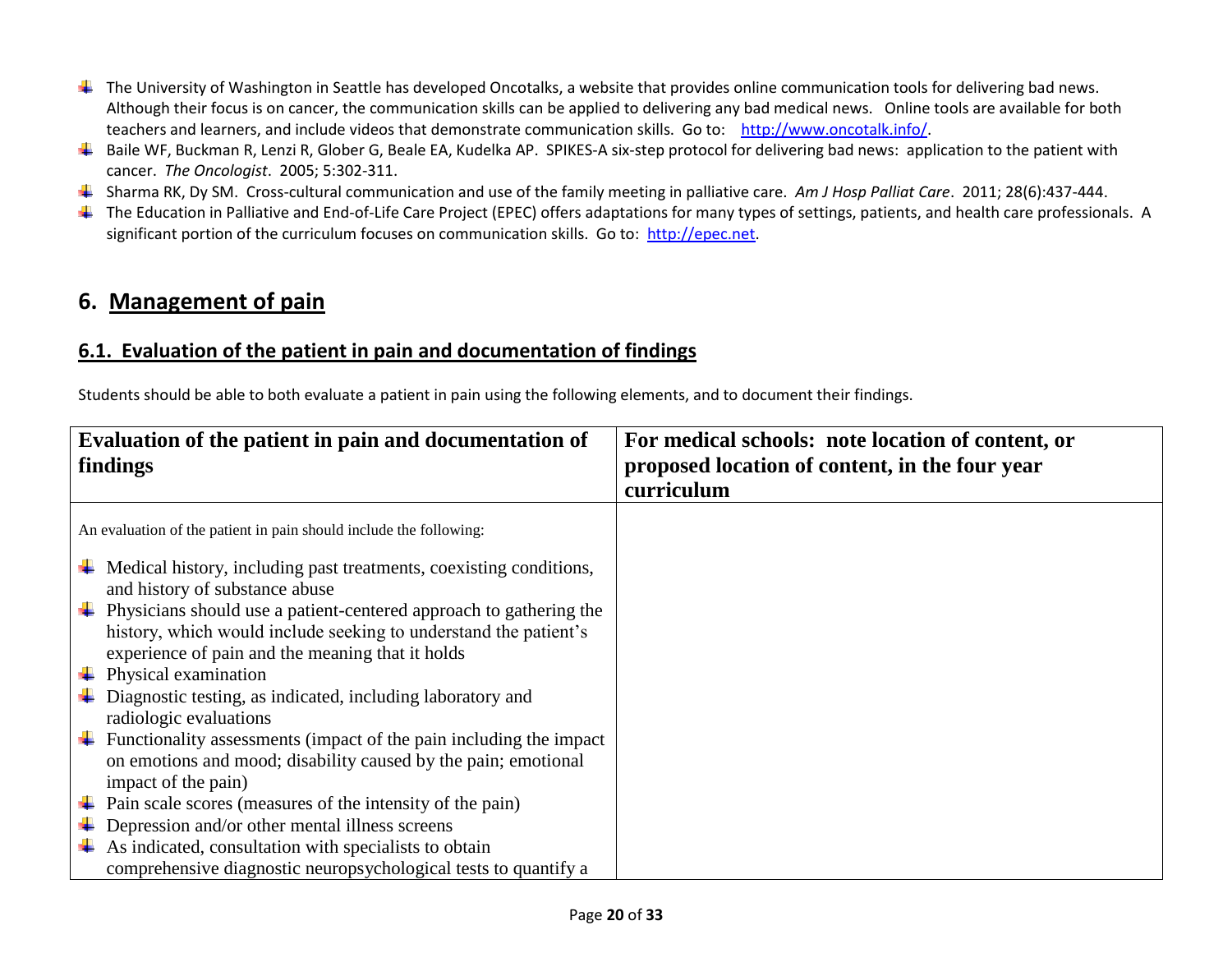| patient's pain condition and assess contributing emotional and<br>personality issues. This may be particularly important with<br>chronic pain patients.                                                                                                                                                                                              |  |
|------------------------------------------------------------------------------------------------------------------------------------------------------------------------------------------------------------------------------------------------------------------------------------------------------------------------------------------------------|--|
| Documentation from the medical history, physical exam, diagnostic testing, pain<br>scale scores, etc. should be kept in the patient's medical record. The documentation<br>should also clearly explain the rationale for the subsequent medical<br>decisions/recommendations, including the prescribing (or not prescribing) of pain<br>medications. |  |

#### **Resources/Guidance Documents for Section 6.1.**

Fishman SM. *Responsible Opioid Prescribing: a Clinician's Guide*. 2<sup>nd</sup> ed. Washington, DC: Waterford Life Sciences; 2012. Dr. Fishman's book operationalizes the Federation of State Medical Boards' 2004 *Model Policy for the Use of Controlled Substances for the Treatment of Pain*. Chapter 1 covers how to conduct a patient evaluation, including transparent documentation.

## **6.2. Treating pain**

Students should be able to explain that most patients with pain are treated by a primary care provider. They should also be able to, based on their assessment, develop a preliminary treatment plan for a patient in pain, including the evidence-based options listed below. Students should be able to work in conjunction with other team members in treating pain (e.g., physical and massage therapists, psychologists/counselors, etc.), and employ a patient-centered approach.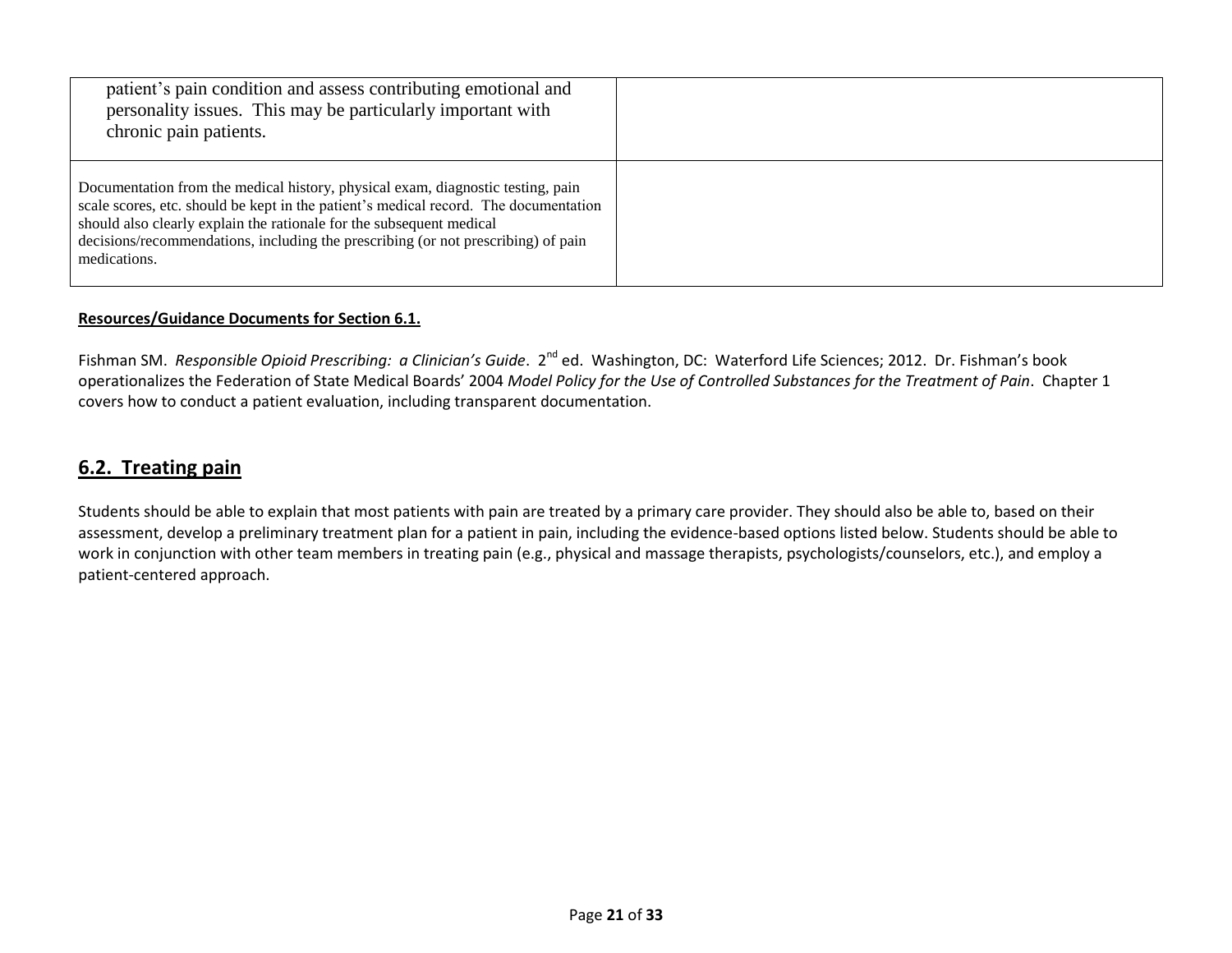#### **6.2.1. Treating pain using physical medicine and related approaches**

| Treating pain using physical medicine and related<br>approaches |                                                                                                                                                                                                                     | For medical schools: note location of content,<br>or proposed location of content, in the four year<br>curriculum |
|-----------------------------------------------------------------|---------------------------------------------------------------------------------------------------------------------------------------------------------------------------------------------------------------------|-------------------------------------------------------------------------------------------------------------------|
|                                                                 | Physical therapy:<br>Muscle strengthening/stretching<br>Heat/cold<br>Hydrotherapy<br><b>Ultrasound</b><br>Transcutaneous electrical nerve stimulation (TENS)<br>Massage<br>Osteopathic manipulation<br>Chiropractic |                                                                                                                   |

## **Resources/Guidance Documents for Section 6.2.1.**

International Association for the Study of Pain. *Interprofessional Pain Curriculum.* Seattle, WA; August 14, 2012. Go to: [http://www.iasp-pain.org/.](http://www.iasp-pain.org/)

## **6.2.2. Treating pain using psychotherapeutic and behavioral approaches**

| Treating pain using psychotherapeutic and behavioral<br>approaches                                                                                      | For medical schools: note location of content,<br>or proposed location of content, in the four<br>year curriculum |
|---------------------------------------------------------------------------------------------------------------------------------------------------------|-------------------------------------------------------------------------------------------------------------------|
| Psychotherapy<br>Cognitive behavioral therapy (CBT)<br><b>Biofeedback</b><br>Relaxation<br>Stress management<br>Psychiatric treatment of mental illness |                                                                                                                   |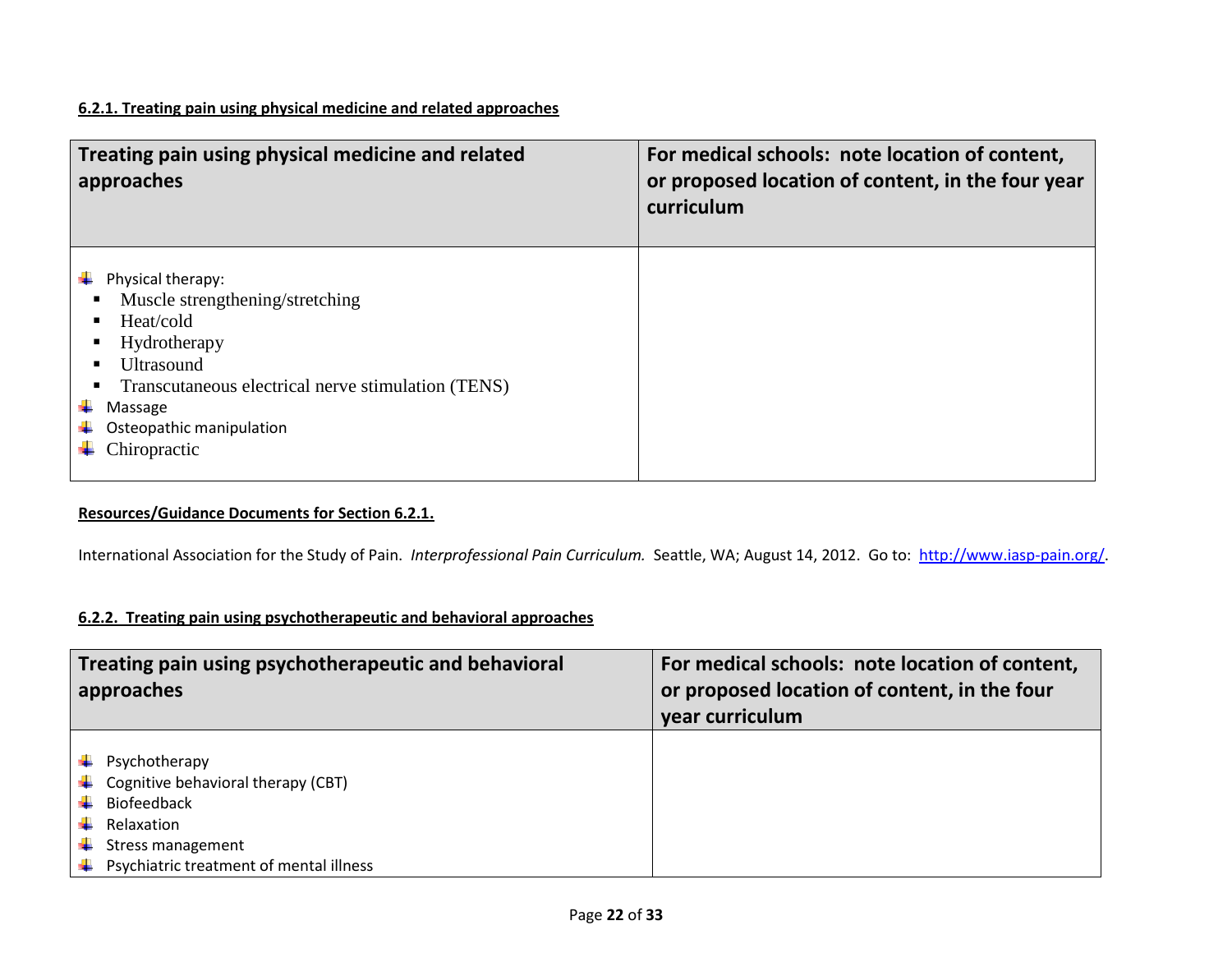| Treating pain using psychotherapeutic and behavioral<br>approaches                                                                                                                                                                                                                                                                                                 | For medical schools: note location of content,<br>or proposed location of content, in the four<br>year curriculum |
|--------------------------------------------------------------------------------------------------------------------------------------------------------------------------------------------------------------------------------------------------------------------------------------------------------------------------------------------------------------------|-------------------------------------------------------------------------------------------------------------------|
|                                                                                                                                                                                                                                                                                                                                                                    |                                                                                                                   |
| Patient self-management may involve:<br>Health coaches/counselors/transitional care nurses<br>Pain diaries<br>Proper use of pain medications<br>Proper nutrition<br>Proper exercise<br>Improving ability to sleep<br>Managing emotions such as discouragement, frustration, etc.<br>÷<br>Learning how to pace oneself/learning how to not overdo things<br>Resting |                                                                                                                   |

#### **Resources/Guidance Documents for Section 6.2.2.**

- International Association for the Study of Pain. *Interprofessional Pain Curriculum*. Seattle, WA; August 14, 2012. Go to: [http://www.iasp-pain.org/.](http://www.iasp-pain.org/)
- Stanford University has developed an evidence-based model for chronic disease self-management. In Michigan this program is run by the State of Michigan's Arthritis Program and is called Personal Action Towards Health (P.A.T.H.). At Stanford: http://patienteducation.stanford.edu/programs/ In Michigan: [http://www.mihealthyprograms.org/programs-path.aspx.](http://www.mihealthyprograms.org/programs-path.aspx)
- $\ddotplus$  Duke University's Integrative Medicine Program is pioneering the field of health coaching. Health coaches work with patients in order to improve the patient's ability to management his/her condition while reducing the negative impact of health conditions. Go to: [http://www.dukeintegrativemedicine.org/.](http://www.dukeintegrativemedicine.org/)
- Schubiner H, Betzold M. *Unlearn Your Pain: A 28-Day Process to Reprogram Your Brain*. Pleasant Ridge, MI: Mind Body Publishing; 2010. An important book on how the brain can be reprogrammed to heal centralized pain conditions.

#### **6.2.3. Treating pain using pharmacologic approaches**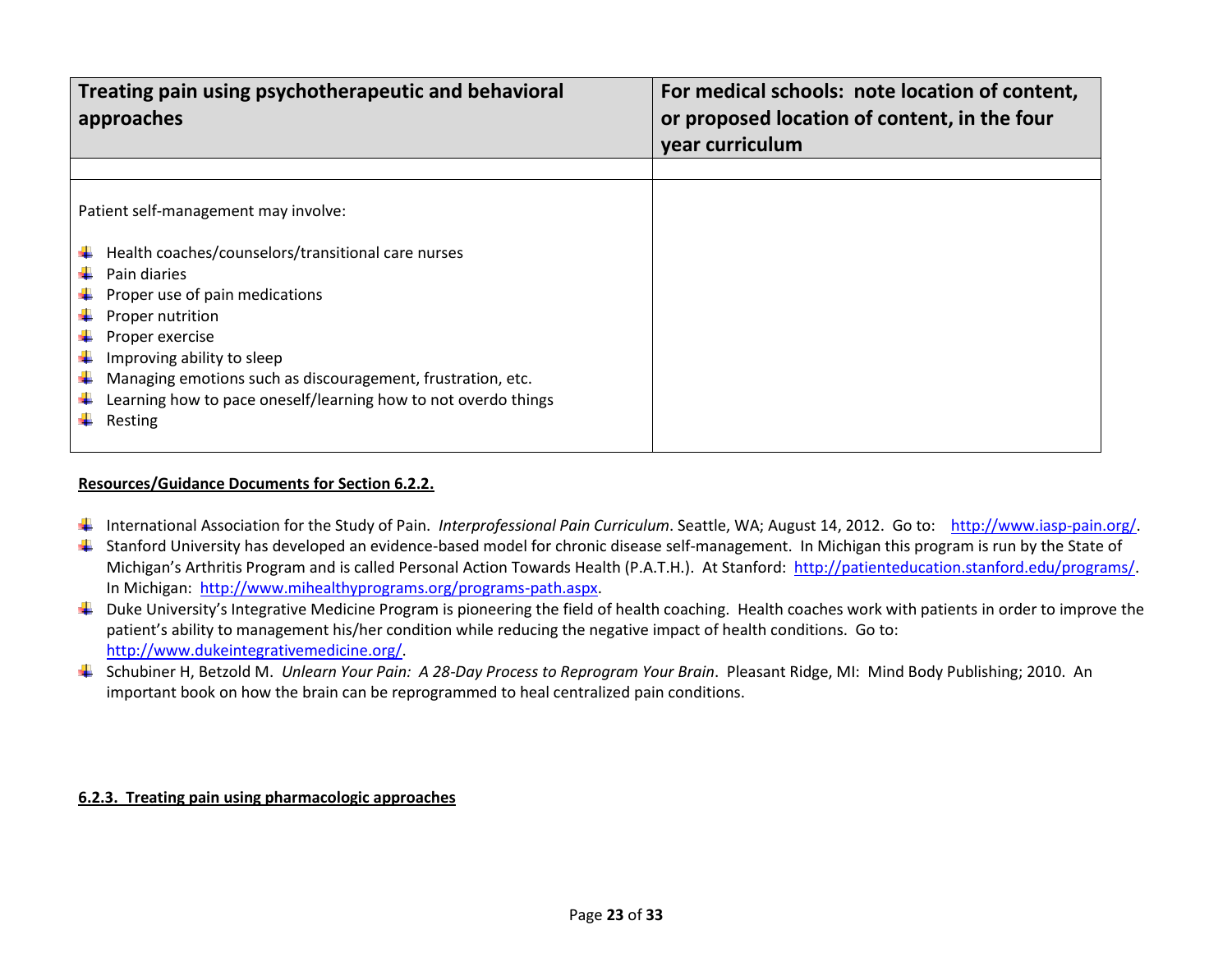| Treating pain using pharmacologic approaches                                                                                                                                                                                                                                                                                                                                                                                                                                                                                                                                                                                                                         | For medical schools: note location of content, or<br>proposed location of content, in the four year<br>curriculum |
|----------------------------------------------------------------------------------------------------------------------------------------------------------------------------------------------------------------------------------------------------------------------------------------------------------------------------------------------------------------------------------------------------------------------------------------------------------------------------------------------------------------------------------------------------------------------------------------------------------------------------------------------------------------------|-------------------------------------------------------------------------------------------------------------------|
| $\leftarrow$ Analgesic dosing strategies<br>World Health Organization (WHO) analgesic ladder<br>Dosing in opioid naïve and non-naïve patients<br>Routes of administration<br>Dosage escalation and de-escalation<br>Pharmacogenetics<br>Pharmacokinetics and pharmacodynamics<br>Relative opioid potencies and conversion calculations<br>Opioid rotation<br>Scheduled versus "as needed" (PRN) dosing                                                                                                                                                                                                                                                               |                                                                                                                   |
| Ethical and legal issues:<br>$\frac{1}{2}$ Medication safety<br>" Criteria/evidence for using DEA schedule II's, III's, IV's, V's<br>" FDA required Risk Evaluation and Mitigation Strategy (REMS) training<br>Acetaminophen toxicity<br>Patient counseling on how to use medications<br>Prescribing and dispensing laws<br>Risk management approaches<br>۰.<br><b>Medication agreements</b><br>Michigan Automated Prescription System (MAPS)<br>Urine and drug screening<br>Drug diversion and reporting (including appropriate screening tools)<br>Secure storage of prescription pads as well as medications<br>Safe disposal or destruction of medications<br>۰. |                                                                                                                   |

#### **Resources/Guidance Documents for Section 6.2.3.**

- Katzung BG. *Basic and Clinical Pharmacology*. 11th Ed. McGraw-Hill Companies; 2009.
- International Association for the Study of Pain. Core Curriculum for Professional Education in Pain. 3rd ed. Seattle, WA; 2005.
- World Health Organization's (WHO) pain ladder is available at: [http://www.who.int/cancer/palliative/painladder/en/.](http://www.who.int/cancer/palliative/painladder/en/)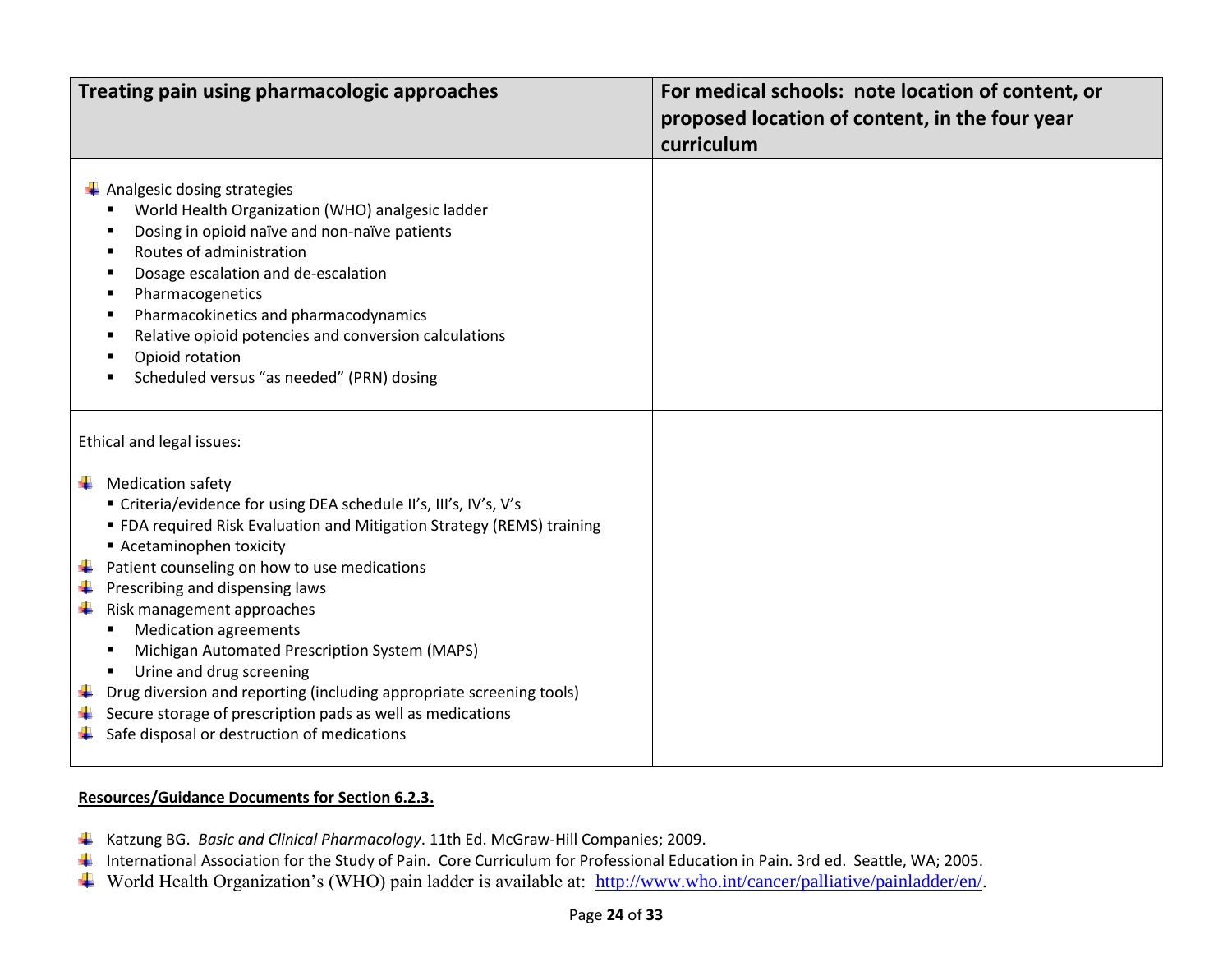- H Herndon CM, Strassels SA, Strickland JM, et al. Consensus recommendations from the Strategic Planning Summit for Pain and Palliative Care Pharmacy Practice. *J Pain Symptom Manage.* 2012; 43:925-44.
- The U.S. Food and Drug Administration (FDA) provides information on the risk evaluation and mitigation strategies (REMS) for numerous drugs. Go to: [http://www.fda.gov/.](http://www.fda.gov/)
- Fishman SM. *Responsible Opioid Prescribing: a Clinician's Guide*. 2nd ed. Washington, DC: Waterford Life Sciences; 2012. Dr. Fishman's book operationalizes the Federation of State Medical Boards' 2004 *Model Policy for the Use of Controlled Substances for the Treatment of Pain*.
- Article 7 of the Michigan Public Health Code covers the laws concerning controlled substances. Go to: [www.michigan.gov/healthlicense.](http://www.michigan.gov/healthlicense)
- $\pm$  The U.S. Food and Drug Administration (FDA) provides information on how to safely store and dispose of prescription drugs. Go to: [http://www.fda.gov/.](http://www.fda.gov/)

#### **6.2.4. Treating pain using interventional approaches**

| Treating pain using interventional approaches                                                                                                                                                                      | For medical schools: note location of content,<br>or proposed location of content, in the four year<br>curriculum |
|--------------------------------------------------------------------------------------------------------------------------------------------------------------------------------------------------------------------|-------------------------------------------------------------------------------------------------------------------|
| Neurostimulation techniques:<br>Transcutaneous nerve stimulation<br>Epidural stimulation<br>Brain and spinal cord stimulation<br>Peripheral nerve stimulators<br>Intrathecal analgesia<br>Trigger point injections |                                                                                                                   |
| Nerve blocks:<br>Local anesthetics<br>Neurolytic solutions                                                                                                                                                         |                                                                                                                   |
| Surgical techniques:<br>Nerve decompression<br>Neurosurgical techniques<br>Orthopedic techniques                                                                                                                   |                                                                                                                   |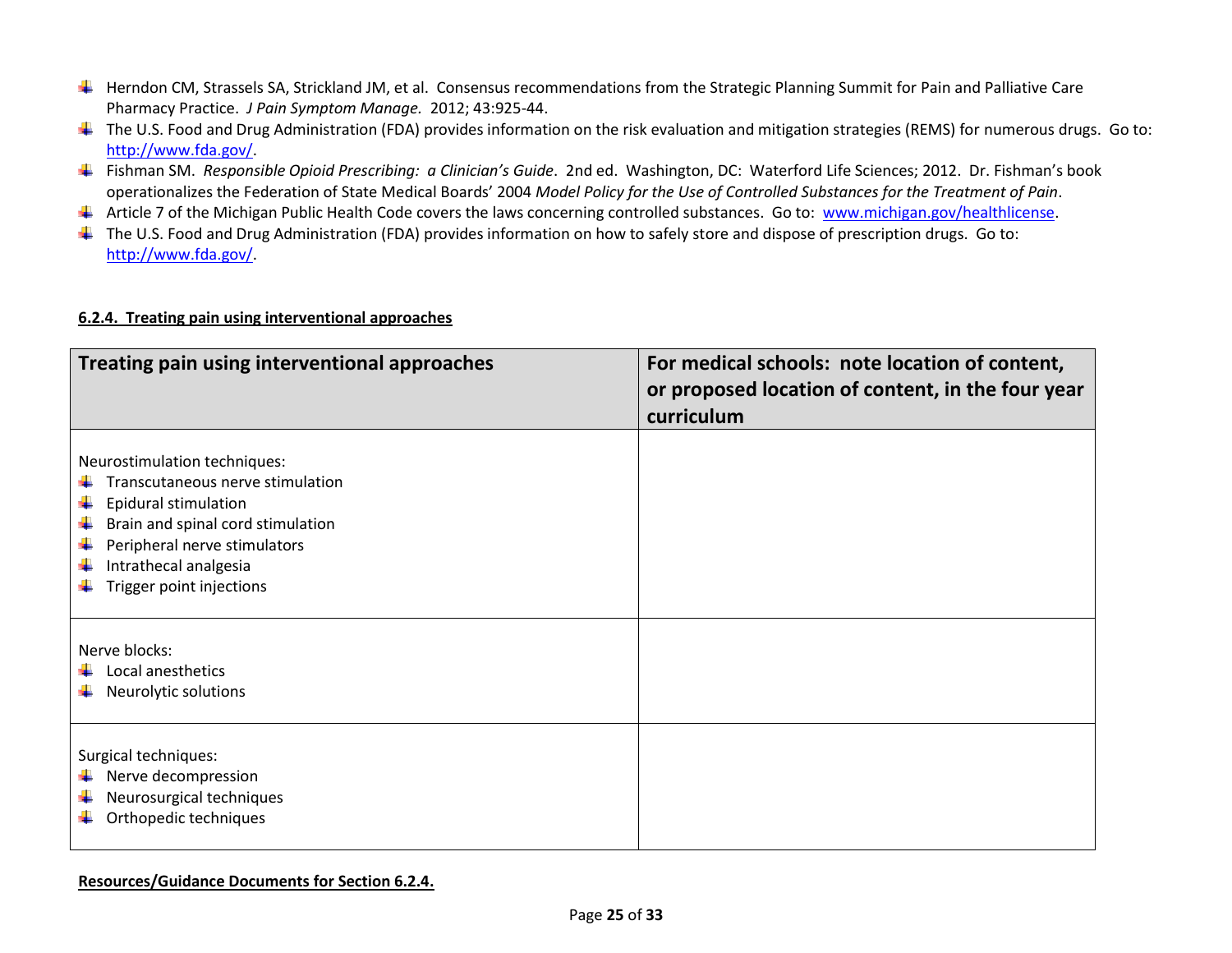- International Association for the Study of Pain. Core Curriculum for Professional Education in Pain. 3rd ed. Seattle, WA; 2005.
- The American Society of Interventional Pain Physicians (ASIPP) has numerous evidence-based practice guidelines posted on their website at [http://www.asipp.org/index.html.](http://www.asipp.org/index.html) Most recently:

Manchikanti L, Salahadin A, Atluri S, et al.; American Society of Interventional Pain Physicians (ASIPP) guidelines for responsible opioid prescribing in chronic non-cancer pain: part I – evidence assessment and part II – guidance. *Pain Physician*. 2012;15:S1-S66 and 15:S67-S116.

#### **6.2.5. Treating pain using complementary and alternative medicine (CAM)/integrative medicine**

Students should be able to evaluate the evidence for complementary and alternative treatment methods and employ those which are evidence based.

| <b>Treating pain using CAM/integrative medicine</b>                                                                                                                                      |  |
|------------------------------------------------------------------------------------------------------------------------------------------------------------------------------------------|--|
| Examples of CAM/integrative medicine:<br>÷<br>Acupuncture<br>÷<br>Diaphragmatic breathing<br>٠<br>Guided imagery<br>÷<br>Herbal products<br>÷<br>Meditation<br>÷<br>Rolfing<br>÷<br>Yoga |  |
|                                                                                                                                                                                          |  |

#### **Resources/Guidance Documents for Section 6.2.5.**

- **↓** The National Institutes of Health National Center for Complementary and Alternative Medicine conducts scientific research on the diverse medical and health care systems, practices, and products that are not generally considered part of conventional medicine. Go to: [http://nccam.nih.gov/about.](http://nccam.nih.gov/about)
- $\pm$  The mission of the University of Michigan Integrative Medicine Program is to provide responsible leadership in the integration of complementary and alternative medicine with conventional medicine. Go to: [http://www.med.umich.edu/umim/.](http://www.med.umich.edu/umim/)
- $\perp$  Mayo Clinic's Complementary and Integrative Medicine Program conducts dozens of clinical studies every year to learn which complementary and alternative medicine treatments work. Their findings are shared with their patients and colleagues. Go to: [http://www.mayoclinic.org/general-internal-medicine-rst/cimc.html.](http://www.mayoclinic.org/general-internal-medicine-rst/cimc.html)
- $\ddot{\phantom{a}}$  The Consortium of Academic Health Centers for Integrative Medicine exists to advance the principles and practices of integrative healthcare within academic institutions. Its membership is comprised of over 51 highly esteemed academic medical centers and affiliate institutions. Go to: [http://www.imconsortium.org/home/.](http://www.imconsortium.org/home/)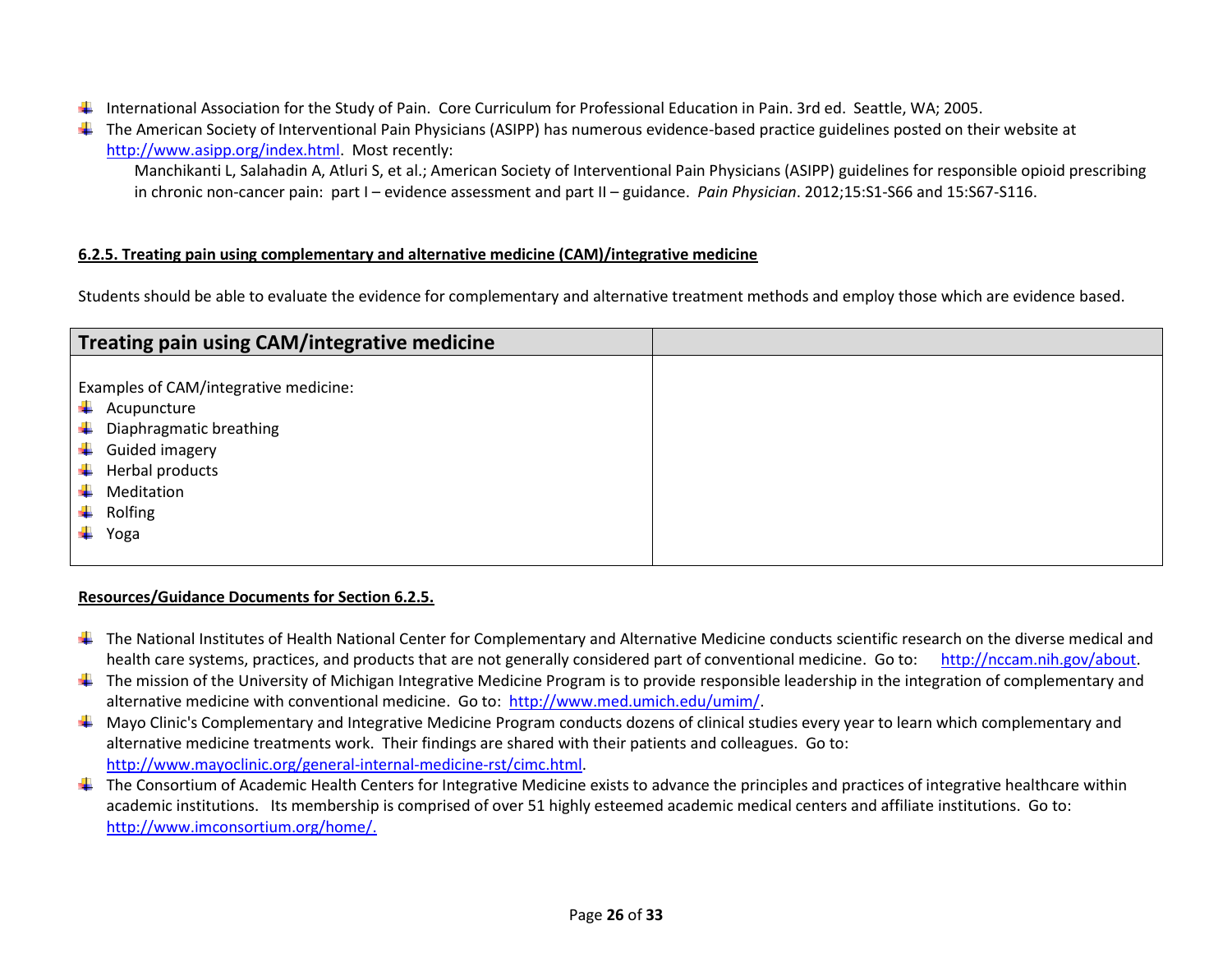#### **6.2.6. Treating pain at follow-up visits - - reassessment of the patient in pain**

Students should be able to reassess a patient at a follow up visit using the methods listed below, and make treatment plan changes based on their findings.

| Treating pain at follow-up visits - - reassessment of the<br>patient in pain |                                                                                                                                                                                                                                                                                                                 | For medical schools: note location of content,<br>or proposed location of content, in the four year<br>curriculum |
|------------------------------------------------------------------------------|-----------------------------------------------------------------------------------------------------------------------------------------------------------------------------------------------------------------------------------------------------------------------------------------------------------------|-------------------------------------------------------------------------------------------------------------------|
| ÷                                                                            | Level of pain<br>Level of function<br>Quality of life<br><b>Mental status</b><br>Adherence to treatment plan<br>Medication adverse effects<br>Aberrant medication taking behaviors<br>Relevant physical examination<br>Relevant laboratory testing<br>Revision of treatment goals<br>Revision of treatment plan |                                                                                                                   |

#### **Resources/Guidance Documents for Section 6.2.6.**

- Clark, MR, and Galati SA. Guide to chronic pain assessment tools. *Practical Pain Management*. January/February 2012;23-34.
- Fishman SM. *Responsible Opioid Prescribing: a Clinician's Guide*. 2nd ed. Washington, DC: Waterford Life Sciences; 2012. Dr. Fishman's book operationalizes the Federation of State Medical Boards' 2004 Model Policy for the Use of Controlled Substances for the Treatment of Pain. Chapter 6 covers the elements of a follow up visit.
- Passik, SD. Issues in long-term opioid therapy: unmet needs, risks, and solutions. *Mayo Clin Proc*. 2009 July;84(7):593-601.

# **7. Ensuring quality pain care**

Students should be able to locate information from organizations, such as those listed below, that promote health care quality and evidence-based clinical guidelines related to pain. Students should be able to interpret and apply this information to the care of an individual patient experiencing pain.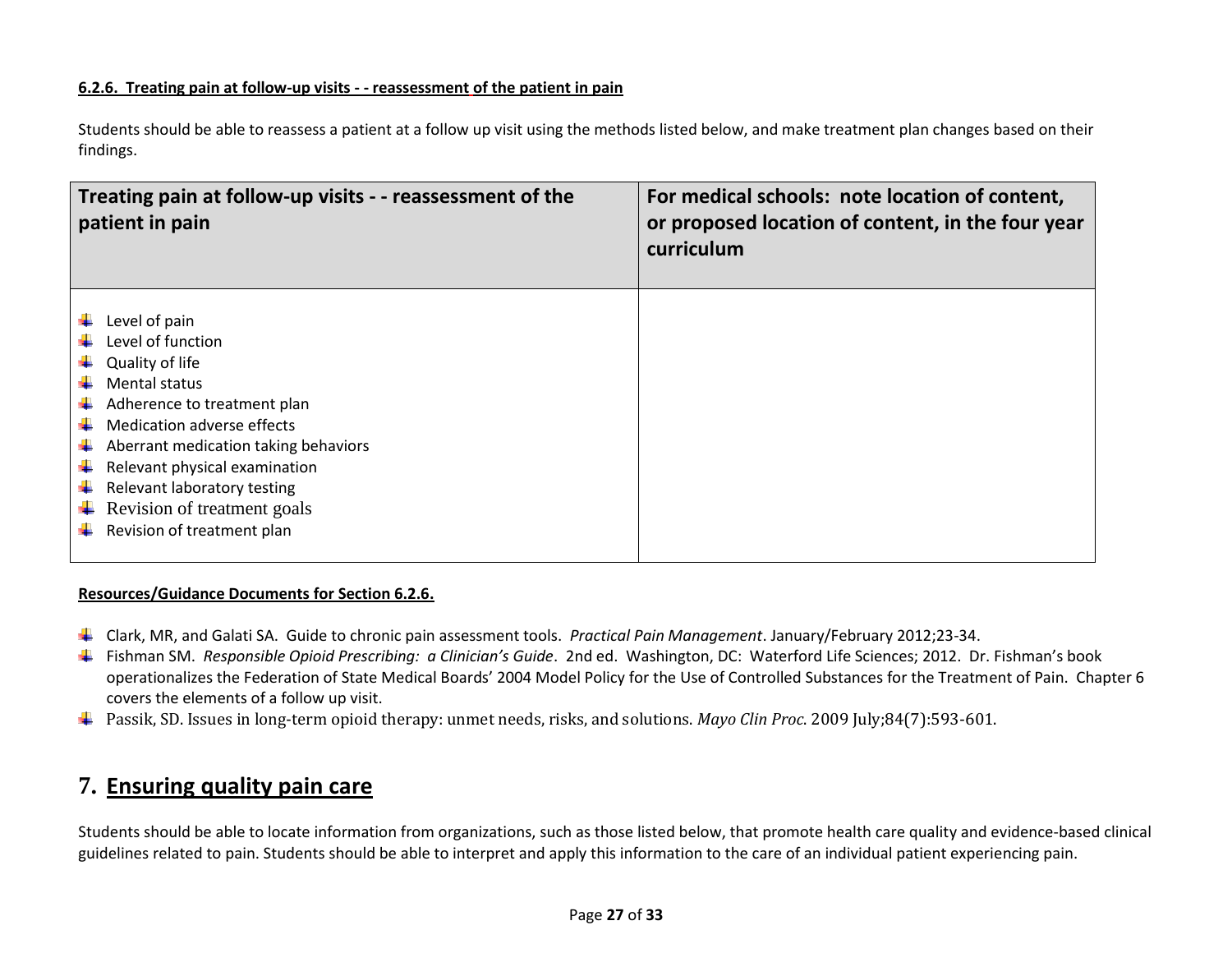| <b>Ensuring quality care</b>                                                                                                                                                                                                                                                                                                                                                                                                                                                                                                                                                                                                         | For medical schools: note location of content, or<br>proposed location of content, in the four year<br>curriculum |
|--------------------------------------------------------------------------------------------------------------------------------------------------------------------------------------------------------------------------------------------------------------------------------------------------------------------------------------------------------------------------------------------------------------------------------------------------------------------------------------------------------------------------------------------------------------------------------------------------------------------------------------|-------------------------------------------------------------------------------------------------------------------|
| Evidence-based clinical and consensus guidelines:<br>$\downarrow$ Agency for Healthcare Research and Quality (AHRQ)<br>National Guideline Clearinghouse (NGC)<br><b>Cochrane Reviews</b><br>$\overline{\phantom{a}}$ Michigan Quality Improvement Consortium (MQIC)                                                                                                                                                                                                                                                                                                                                                                  |                                                                                                                   |
| Quality standards and measures/accreditation:<br>National Quality Measures Clearinghouse (NQMC)<br>National Quality Forum (NQF)<br>The Joint Commission (TJC)<br>÷<br>American College of Surgeons Commission on Cancer (ACS COC)<br>American Society of Clinical Oncology Quality Oncology Practice<br>۰.<br>Improvement Initiative (ASCO QOPI)                                                                                                                                                                                                                                                                                     |                                                                                                                   |
| Quality improvement organizations/initiatives:<br>$\frac{1}{2}$ Institute for Healthcare Improvement (IHI)<br>↓ Hospital Consumer Assessment of Healthcare Providers and Systems (HCAPS)<br>Survey<br>$\ddot{*}$ Michigan Health and Hospital Association's (MHA) Keystone Center for<br><b>Patient Safety</b><br>Value Partnerships (initiated by Blue Cross Blue Shield of Michigan)<br>$\ddag$ Center for Healthcare Research and Transformation (CHRT)<br>Advancing Excellence in America's Nursing Homes [There is a Michigan<br>chapter of AE.]<br>$\triangleq$ MPRO [Michigan's peer review/quality improvement organization] |                                                                                                                   |

## **Resources/Guidance Documents for Section 7.**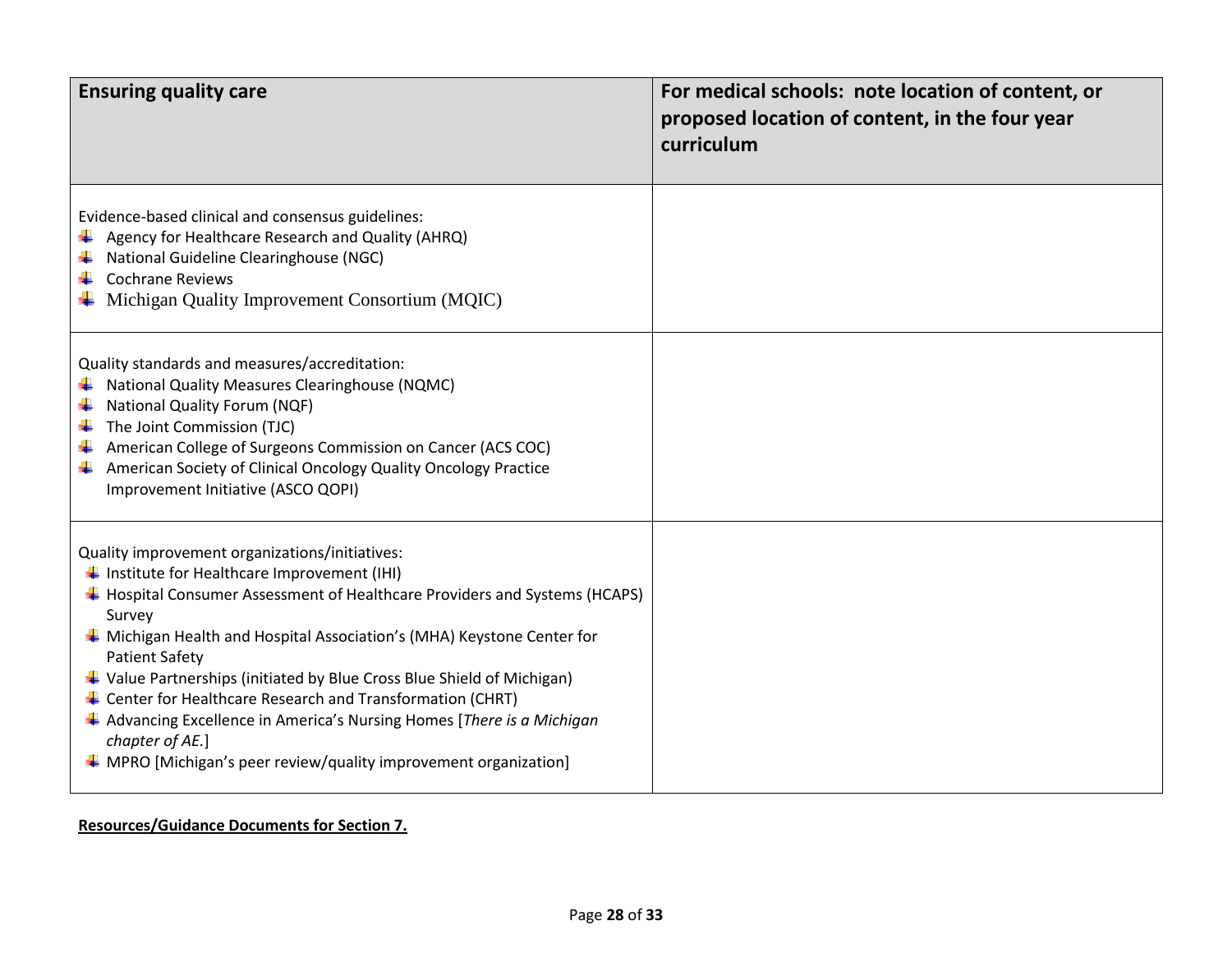- ↓ The United States Department of Health and Human Services' (US DHHS) Agency for Healthcare Research and Quality (AHRQ) provides information on clinical effectiveness and guidelines. Go to: [http://www.ahrq.gov/.](http://www.ahrq.gov/)
- The National Guideline Clearinghouse (NGC) lists evidence-based clinical practice guidelines for treating pain. Go to: [http://www.guideline.gov/.](http://www.guideline.gov/)
- $\ddotplus$  Cochrane Reviews are intended to help providers, practitioners and patients make informed decisions about evidence-based health care, including pain care. Go to: [http://www.cochrane.org/cochrane-reviews.](http://www.cochrane.org/cochrane-reviews)
- The Michigan Quality Improvement Consortium (MQIC) lists evidence-based/consensus guidelines for treating pain: [http://www.mqic.org/.](http://www.mqic.org/)
- ↓ The National Quality Measures Clearinghouse (NQMC), an initiative of the Agency for Healthcare Research and Quality (AHRQ) of the U.S. Department of Health and Human Services (US DHHS), provides a database and website for information on specific evidence-based health care quality measures and measure sets. Go to: [http://www.qualitymeasures.ahrq.gov/index.aspx.](http://www.qualitymeasures.ahrq.gov/index.aspx)
- $\pm$  The National Quality Forum (NQF), a nonprofit organization, seeks to improve healthcare by building consensus on national priorities and goals for performance improvement and working in partnership to achieve them; endorsing national consensus standards for measuring and publicly reporting on performance; and promoting the attainment of national goals through education and outreach programs. Go to: [http://www.qualityforum.org/Home.aspx.](http://www.qualityforum.org/Home.aspx)
- The Joint Commission, in 2001, identified pain as the fifth vital sign and added pain to its accreditation standards. In 2011 they offered advanced accreditation in palliative care. Go to: [http://www.jointcommission.org/.](http://www.jointcommission.org/)
- The American College of Surgeons (ACS) Commission on Cancer (COC) issued in August 2011 the publication *Cancer Programs Standards 2012: Ensuring Patient-Centered Care*. These standards address key elements of quality cancer care including cancer pain care, palliative care, and hospice care. Go to: [http://www.facs.org/cancer/index.html.](http://www.facs.org/cancer/index.html)
- **↓** The American Society of Clinical Oncology's Quality Oncology Practice Initiative (ASCO QOPI) is a national oncologist-led practice improvement initiative that addresses pain care, palliative care, and hospice care. Go to: [http://qopi.asco.org/index.](http://qopi.asco.org/index)
- $\ddotplus$  The Institute for Healthcare Improvement (IHI), an independent not-for profit-organization, focuses on system change that leads to safe and effective healthcare. Go to: [http://www.ihi.org/.](http://www.ihi.org/)
- ↓ The HCAHPS (Hospital Consumer Assessment of Healthcare Providers and Systems) survey is the first national, standardized, publicly reported survey of patients' perspectives of hospital care. Pain management is one of the core topics of the survey which was launched in October 2006 by the Centers for Medicare and Medicaid Services (CMS). Go to: [http://www.hcahpsonline.org/home.aspx.](http://www.hcahpsonline.org/home.aspx)
- ↓ The Michigan Health and Hospital Association (MHA) launched, in 2003, the Keystone Center for Patient Safety to improve patient safety and reduce costs by enhancing the quality of care delivered. Go to: [http://www.mhakeystonecenter.org/mistaar.htm.](http://www.mhakeystonecenter.org/mistaar.htm)
- $\ddag$  Value Partnerships was officially launched in 2006 and is a collection of clinically oriented initiatives among Michigan physicians, hospitals and Blue Cross Blue Shield of Michigan that are designed to significantly improving the quality of patient care across Michigan. Go to: [http://valuepartnerships.com/index.shtml.](http://valuepartnerships.com/index.shtml)
- $\pm$  The Center for Healthcare Research & Transformation (CHRT) illuminates best practices and opportunities for improving health policy and practice. Based at the University of Michigan, CHRT is a non-profit partnership between U-M and Blue Cross Blue Shield of Michigan designed to promote evidence-based care delivery, improve population health, and expand access to care. Go to: [http://www.chrt.org/.](http://www.chrt.org/)
- The mission of the Advancing Excellence in America's Nursing Homes Campaign is to help nursing homes achieve excellence in the quality of care and quality of life for the more than 1.5 million residents of America's nursing homes. Improving pain management is the top goal nationally and in Michigan. Go to: [http://www.nhqualitycampaign.org/.](http://www.nhqualitycampaign.org/)
- $\ddotplus$  MPRO is Michigan's federally designated quality improvement organization for Medicare, and leads numerous initiatives to attain better care and health for Medicare beneficiaries. Go to: [http://www.mpro.org/index.php.](http://www.mpro.org/index.php)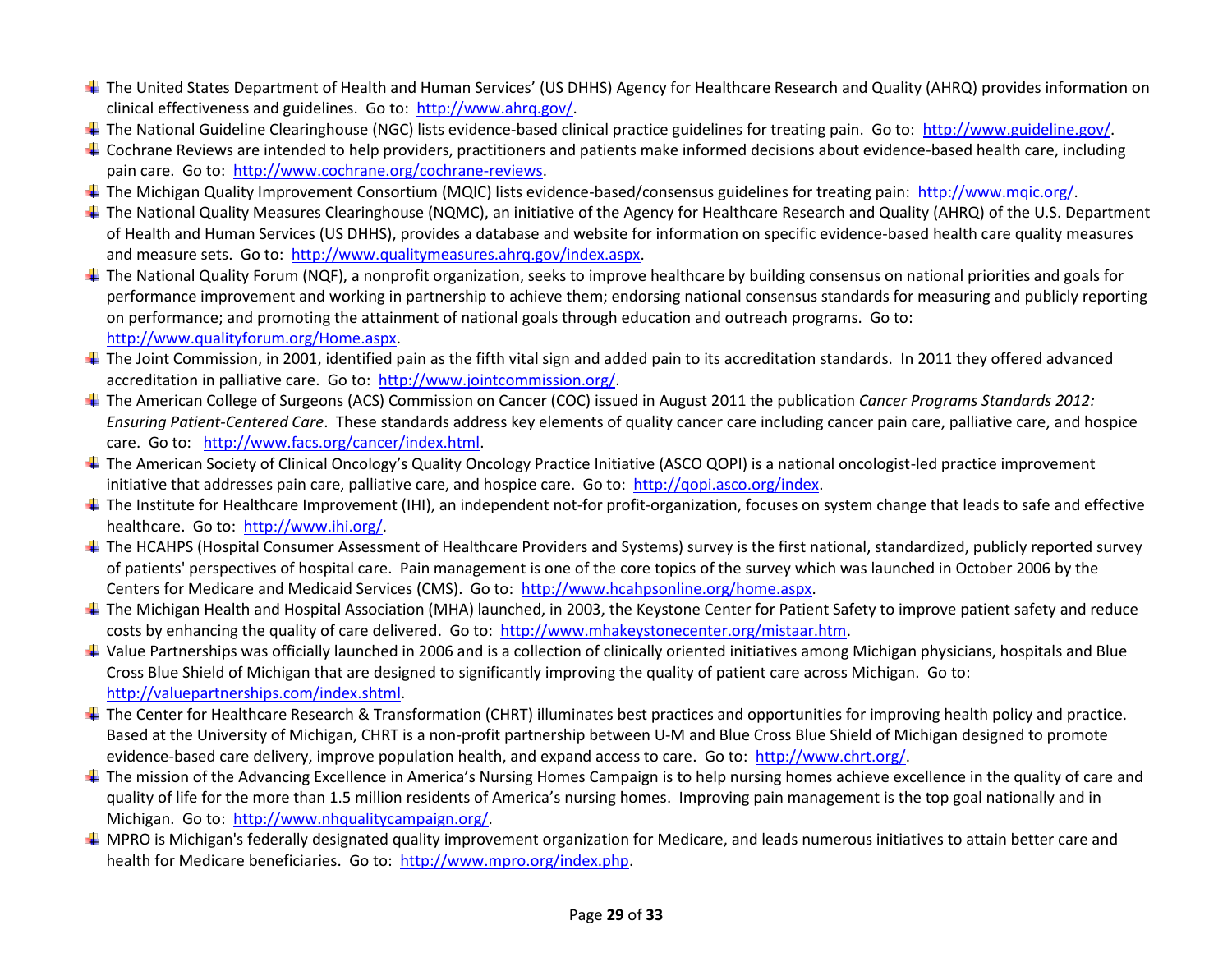# **8. Michigan programs and resources relevant to pain**

Students should be able to identify and locate State of Michigan programs and resources relevant to pain management. In addition, students should be able to discuss the scientific evidence for the medical use of marihuana for pain and laws related to its use.

| Michigan programs and resources relevant to pain                                                                                                                                                                                                                                                                                                                                                                                                                                                                                                         | For medical schools: note<br>location of content, or<br>proposed location of content,<br>in the four year curriculum |
|----------------------------------------------------------------------------------------------------------------------------------------------------------------------------------------------------------------------------------------------------------------------------------------------------------------------------------------------------------------------------------------------------------------------------------------------------------------------------------------------------------------------------------------------------------|----------------------------------------------------------------------------------------------------------------------|
| <b>Bureau of Health Care Services:</b><br>The Michigan Department of Licensing and Regulatory Affairs' Bureau of Health Care Services<br>provides oversight of the Pain Management and Palliative Care Program, Michigan Automated<br>Prescription System (MAPS), 25 health professional licensing boards, and the Michigan Medical<br>Marihuana Program. The Bureau also supports the work of the Advisory Committee on Pain and<br>Symptom Management, the Health Professional Recovery Program, and the Controlled Substances<br>Advisory Commission. |                                                                                                                      |
| Pain Committees and Pain Laws:<br>Prior to the promulgation of Michigan's pain laws, the Legislature and Governor established two<br>committees: the Advisory Committee on Pain and Symptom Management (ACPSM) and the<br>Governor's Commission on End of Life Care. These two committees proposed and advocated for<br>much of the pain legislation that is now law in Michigan.                                                                                                                                                                        |                                                                                                                      |
| Michigan pain laws are nationally recognized by the Alliance of State Pain Initiatives, and are<br>considered a national model for balancing the need to prescribe controlled substances with the need<br>to control diversion and/or improper administration of controlled substances.                                                                                                                                                                                                                                                                  |                                                                                                                      |
| The Michigan Advisory Committee on Pain and Symptom Management was established by MCL<br>333.16204 through 333.16204d. The committee is staffed by the Bureau of Health Care Services'<br>Pain Management and Palliative Care Program. The law:                                                                                                                                                                                                                                                                                                          |                                                                                                                      |
| 1) Required the completion of continuing education hours in pain and symptom management<br>as a condition of license renewal for boards requiring continuing education;                                                                                                                                                                                                                                                                                                                                                                                  |                                                                                                                      |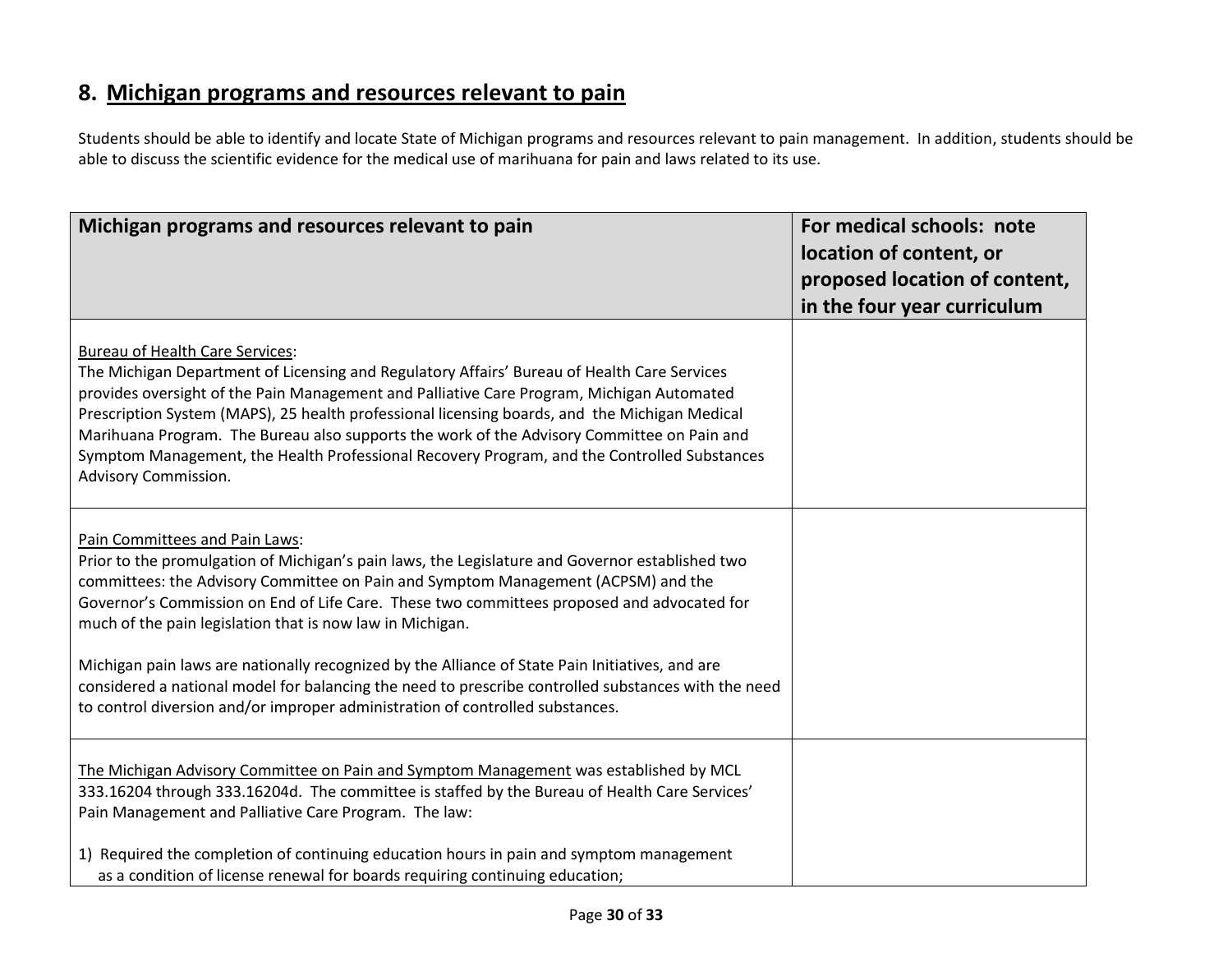| Michigan programs and resources relevant to pain                                                                                                                                                                                                                                                                                                                                                                                                                                                                      | For medical schools: note<br>location of content, or<br>proposed location of content,<br>in the four year curriculum |
|-----------------------------------------------------------------------------------------------------------------------------------------------------------------------------------------------------------------------------------------------------------------------------------------------------------------------------------------------------------------------------------------------------------------------------------------------------------------------------------------------------------------------|----------------------------------------------------------------------------------------------------------------------|
| 2) Established the treatment of pain as an appropriate issue for the legislature to consider;<br>3) Supported the use of controlled substances for the medical treatment of certain forms of<br>pain, and stated that efforts to control diversion or improper administration of controlled<br>substances should not interfere with legitimate prescribing; and<br>4) Supported ongoing public and professional education efforts on pain.                                                                            |                                                                                                                      |
| The Michigan Dignified Death Act, MCL 333.5651 through 333.5658. This law recognizes the integrity<br>of patients and their desire for a humane and dignified death. The law supports being able to choose<br>adequate and appropriate pain and symptom management as a basic and essential element of<br>medical treatment. It also supports the prescribing of controlled substances if the prescription is<br>given in good faith and with the intention to treat the patient and/or alleviate the patient's pain. |                                                                                                                      |
| The Patient Bill of Rights, MCL 333.20201(1)(o). This section states that a patient or resident [of<br>facilities covered by the public health code] is entitled to adequate and appropriate pain and<br>symptom management as a basic and essential element of his or her medical treatment.                                                                                                                                                                                                                         |                                                                                                                      |
| The Michigan Automated Prescription System (MAPS), MCL 333.7333a. MAPS is an electronic risk<br>management tool to be used when prescribing Schedules II-V. Within minutes, it can issue a report<br>on a patient's history of controlled substances. MAPS was launched in January 2003.                                                                                                                                                                                                                              |                                                                                                                      |
| Michigan's Controlled Substances laws. MCL 333.7101 through 333.7545 covers Article 7 of the<br>Michigan Public Health Code on controlled substances.                                                                                                                                                                                                                                                                                                                                                                 |                                                                                                                      |
| The Controlled Substances Advisory Commission was created by MCL 333.7111 through 333.7113<br>and is charged with monitoring indicators of controlled substance abuse and diversion. It is staffed<br>by the Bureau of Health Care Services' Pharmacy Program.                                                                                                                                                                                                                                                        |                                                                                                                      |
| Michigan's Medical Marihuana Program. MCL 333.26421-30 created the Medical Marihuana                                                                                                                                                                                                                                                                                                                                                                                                                                  |                                                                                                                      |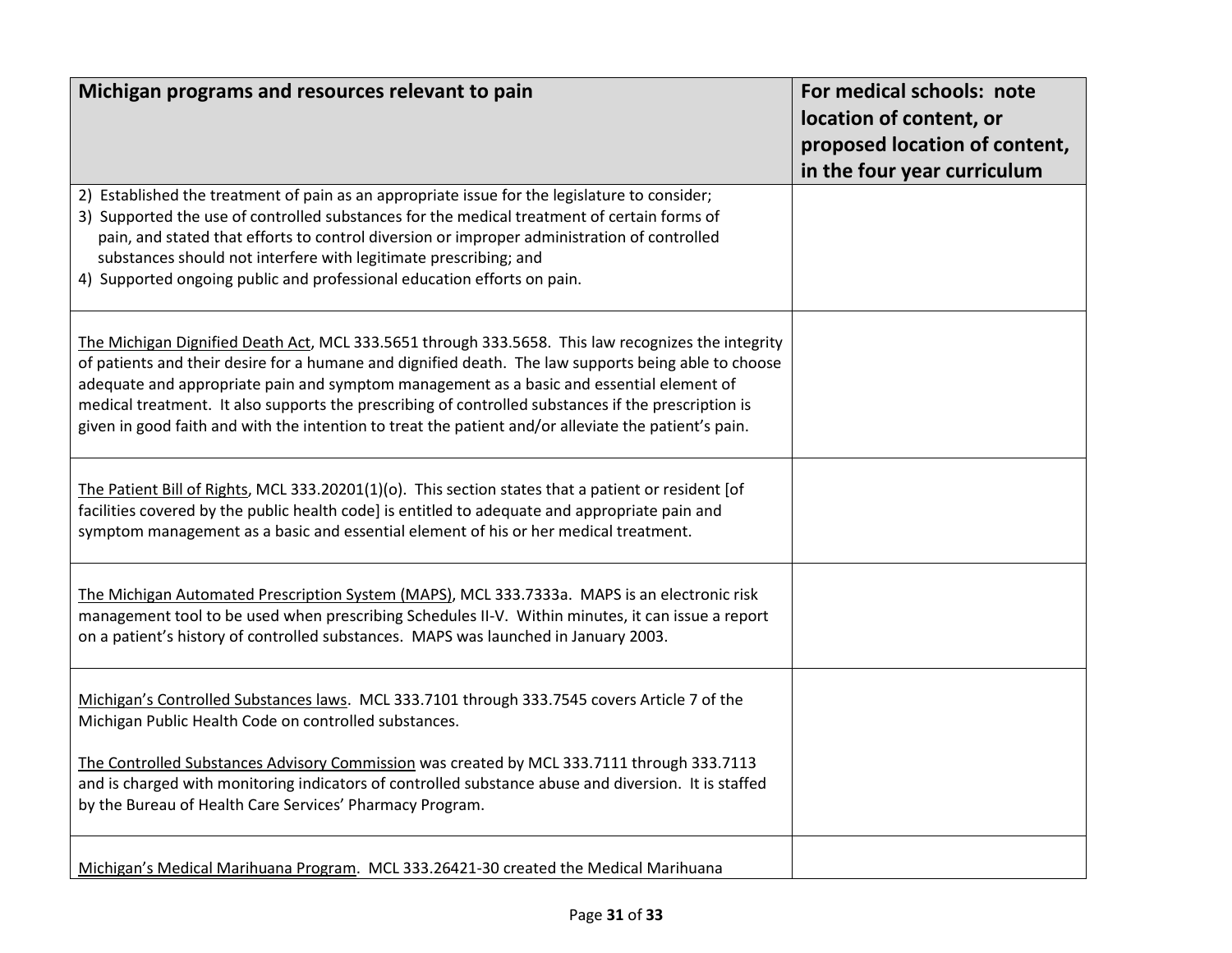| Michigan programs and resources relevant to pain                                                                                                                                                                                                         | For medical schools: note<br>location of content, or<br>proposed location of content,<br>in the four year curriculum |
|----------------------------------------------------------------------------------------------------------------------------------------------------------------------------------------------------------------------------------------------------------|----------------------------------------------------------------------------------------------------------------------|
| Program, a registration program that is administered by the Bureau of Health Care Services. The<br>Bureau does not provide the public with any information regarding the efficacy or lack of efficacy of<br>medical marihuana for the treatment of pain. |                                                                                                                      |

#### **Resources/Guidance Documents for Section 8.**

- ↓ Information about the Michigan Bureau of Health Care Services' Pharmacy Program, licensing boards, and Controlled Substances Advisory Commission can be located at: [www.michigan.gov/healthlicense.](http://www.michigan.gov/healthlicense)
- Information about the Bureau of Health Care Professions' Pain Management and Palliative Care Program and the Advisory Committee on Pain and Symptom Management can be located at: [www.michigan.gov/pm.](http://www.michigan.gov/pm)
- For information about the Michigan Automated Prescription System (MAPS), go to: [www.michigan.gov/mimapsinfo.](http://www.michigan.gov/mimapsinfo)
- For information about the Bureau of Health Care Professions' Health Professional Recovery Program, go to: [www.hprp.org.](http://www.hprp.org/)
- For information about the Bureau of Health Care Professions' Michigan Medical Marihuana Program, go to: [www.michigan.gov/mmp.](http://www.michigan.gov/mmp)
- For information about the Governor's [John Engler] Commission on End-of-Life Care, go to: [https://www.michigan.gov/mdch/0,4612,7-132-](https://www.michigan.gov/mdch/0,4612,7-132-2940_3183_4895-14145--,00.html) [2940\\_3183\\_4895-14145--,00.html.](https://www.michigan.gov/mdch/0,4612,7-132-2940_3183_4895-14145--,00.html)
- For information about state pain laws, go to the website of the Alliance of State Pain Initiatives/University of Wisconsin Pain and Policy Studies Group at: [http://www.painpolicy.wisc.edu/.](http://www.painpolicy.wisc.edu/)
- $\perp$  Laws passed by the Michigan Legislature can be accessed at: [www.legislature.mi.gov/.](http://www.legislature.mi.gov/)
- $\overline{\phantom{a}}$  Not restricted to Michigan law, but a good resource on pain-related laws, is the website the Legal Side of Pain®. Go to: [http://legalsideofpain.com/index.cfm.](http://legalsideofpain.com/index.cfm)

# **9. Evaluation of the medical school curriculum on pain**

Medical schools in Michigan should evaluate their curricula related to pain using the best methods of curriculum evaluation.